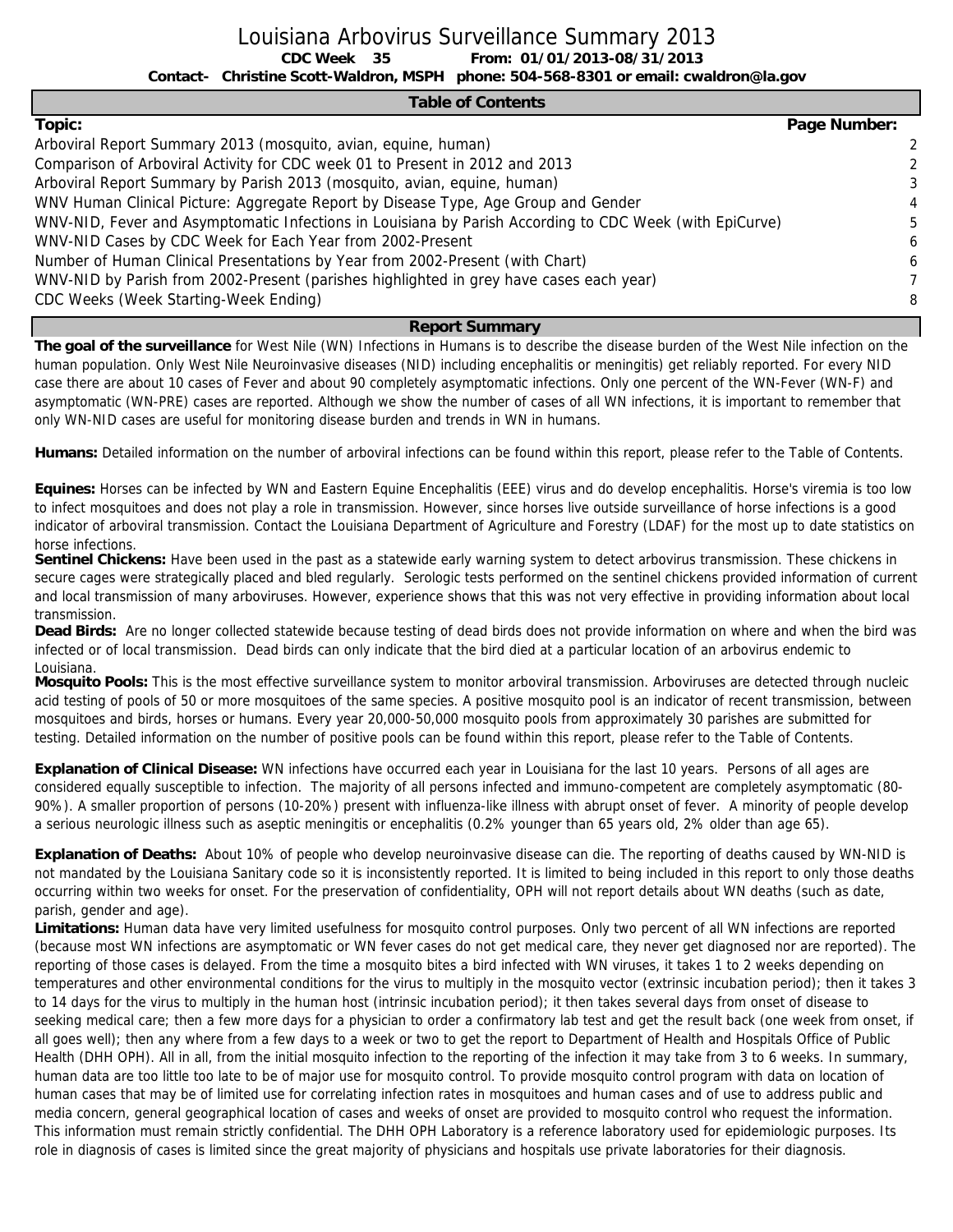### **Arboviral Report Summary Presentation Page 2**

|                | Data from UDU Week 35 |       |        | <b>From: UTIUTIZUT3-08/31/ZUT3</b> |    |                      |              |                              |               |
|----------------|-----------------------|-------|--------|------------------------------------|----|----------------------|--------------|------------------------------|---------------|
|                | <b>Mosquito</b>       | Avian | Equine |                                    |    | Human                |              |                              |               |
|                | <b>Pools</b>          |       |        | Neuroinvasive                      |    | Fever   Asymptomatic | <b>Total</b> | <b>Positive Blood Donors</b> | <b>Deaths</b> |
| <b>Disease</b> |                       |       |        | <b>NID</b>                         |    | <b>PRE</b>           |              | <b>PVD</b>                   |               |
| <b>CAL</b>     |                       |       |        |                                    |    |                      |              |                              |               |
| <b>EEE</b>     |                       |       |        |                                    |    |                      | 0            |                              |               |
| <b>SLE</b>     |                       |       |        |                                    |    |                      | 0            |                              |               |
| <b>WEE</b>     |                       |       |        |                                    |    |                      |              |                              |               |
| <b>WNV</b>     | 157                   | 55    |        | 16                                 | 12 |                      | 31           |                              |               |
| <b>Total</b>   | 157                   | 58    |        | 16                                 | 12 |                      | 31           |                              |               |

**Data from CDC Week 35 From: 01/01/2013-08/31/2013**

CAL = California serogroup viruses (including La Crosse)

EEE = Eastern Equine Encephalitis virus

SLE = St. Louis Encephalitis virus

WEE = Western Equine Encephalitis virus

WNV = West Nile virus

\* Avian includes any wild bird or sentinel chicken samples

| Data from CDC Week 35 |  | From: 01/01/2012-09/01/2012 |
|-----------------------|--|-----------------------------|
|                       |  |                             |

|                | <b>Mosquito</b> | Avian | Equine |                      |    |                               | Human        |                              |               |
|----------------|-----------------|-------|--------|----------------------|----|-------------------------------|--------------|------------------------------|---------------|
|                | <b>Pools</b>    |       |        | <b>Neuroinvasive</b> |    | <b>Fever   Asymptomatic  </b> | <b>Total</b> | <b>Positive Blood Donors</b> | <b>Deaths</b> |
| <b>Disease</b> |                 |       |        | <b>NID</b>           |    | <b>PRE</b>                    |              | <b>PVD</b>                   |               |
| <b>CAL</b>     |                 |       |        |                      |    |                               |              |                              |               |
| EEE            |                 |       | 25     |                      |    |                               |              |                              |               |
| <b>SLE</b>     |                 |       |        |                      |    |                               |              |                              |               |
| <b>WEE</b>     |                 |       |        |                      |    |                               |              |                              |               |
| <b>WNV</b>     | 2165            | 109   | 27     | 78                   | 43 | 24                            | 145          | 22                           | 9             |
| Total          | 2166            | 109   | 52     | 78                   | 43 | 24                            | 145          | 22                           | 9             |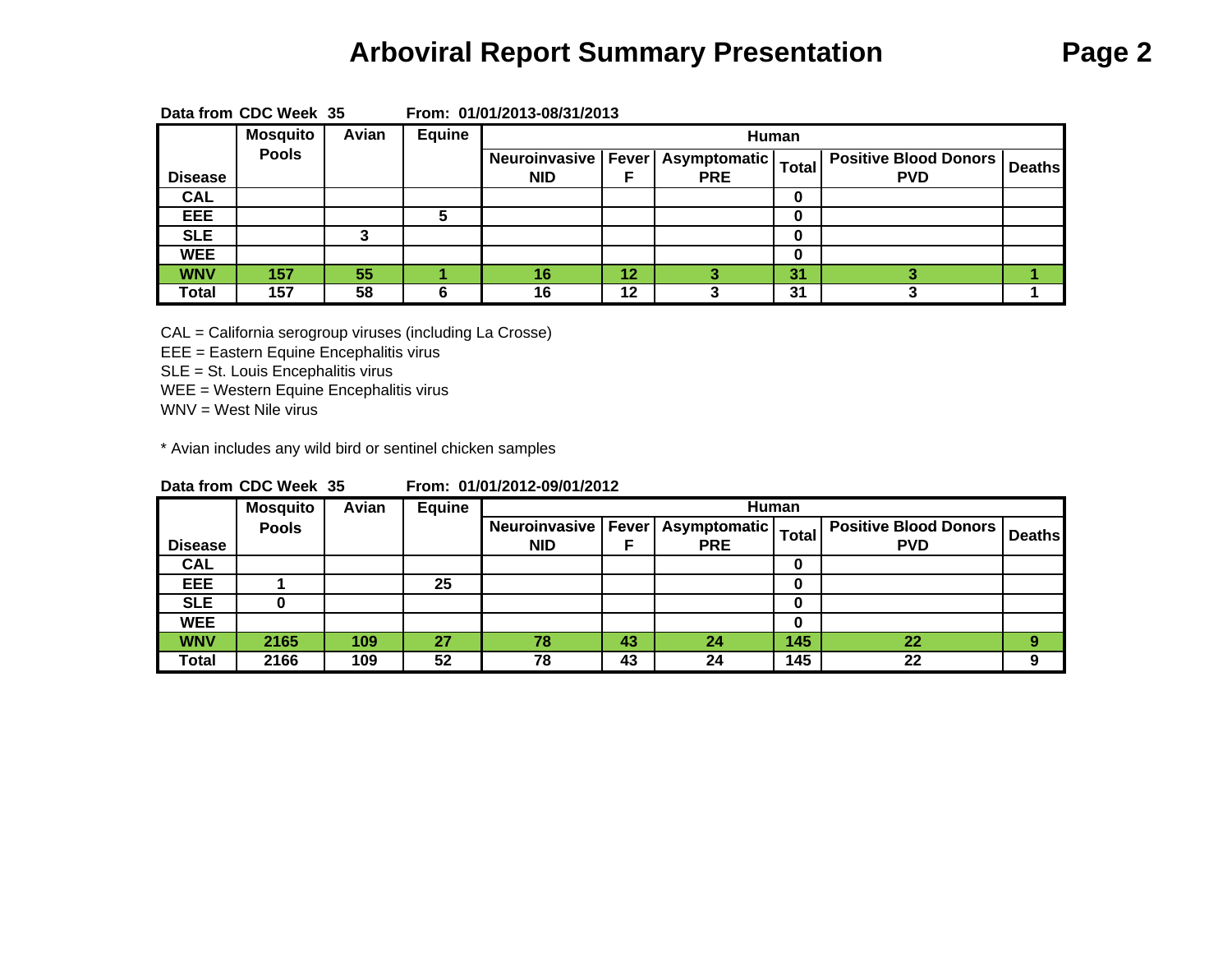## **Arbovirus by Parish Page 3**

| Data from               | <b>CDC Week:</b>        |                         |                |                 | 35                      |                      |                         |                         |                |     | From: 01/01/2013-08/31/2013 |    |                             |                         |                |              |
|-------------------------|-------------------------|-------------------------|----------------|-----------------|-------------------------|----------------------|-------------------------|-------------------------|----------------|-----|-----------------------------|----|-----------------------------|-------------------------|----------------|--------------|
|                         |                         |                         |                |                 | <b>WNV</b>              |                      |                         |                         |                |     | <b>SLE</b>                  |    |                             |                         | EEE            | <b>CAL</b>   |
| <b>Parish</b>           | M                       |                         | A E            |                 |                         | <b>Human</b>         |                         |                         |                |     | $M A E$ Human               | MA |                             |                         | <b>E</b> Human | <b>Human</b> |
|                         |                         |                         |                | <b>NID</b>      | F                       |                      | <b>PRE</b> Total        |                         |                |     |                             |    |                             |                         |                |              |
| <b>Acadia</b>           |                         | 1                       |                |                 |                         |                      | $\mathbf 0$             |                         |                |     |                             |    |                             |                         |                |              |
| <b>Allen</b>            | 14                      |                         |                |                 |                         |                      | $\mathbf 0$             |                         |                |     |                             |    |                             |                         |                |              |
| <b>Ascension</b>        |                         |                         |                |                 | 1                       |                      | 1                       |                         |                |     |                             |    |                             |                         |                |              |
| Caddo                   | 1                       |                         |                |                 |                         |                      | $\mathbf 0$             |                         |                |     |                             |    |                             |                         |                |              |
| <b>Calcasieu</b>        | 1                       |                         |                | 1               | 1                       |                      | $\overline{\mathbf{2}}$ |                         |                |     |                             |    |                             |                         |                |              |
| <b>Caldwell</b>         |                         |                         |                | $\mathbf{2}$    |                         |                      | $\mathbf{2}$            |                         |                |     |                             |    |                             |                         |                |              |
| East Baton Rouge        | $\overline{2}$          |                         |                |                 |                         |                      | $\mathbf 0$             |                         |                |     |                             |    |                             |                         |                |              |
| <b>Evangeline</b>       |                         |                         |                |                 |                         |                      | $\mathbf 0$             |                         |                |     |                             |    |                             | 1                       |                |              |
| <b>Iberia</b>           | 9                       |                         |                |                 |                         |                      | $\mathbf 0$             |                         |                |     |                             |    |                             |                         |                |              |
| <b>Jefferson</b>        | 1                       | $\overline{\mathbf{4}}$ |                |                 |                         |                      | $\mathbf 0$             |                         | 1              |     |                             |    |                             | 1                       |                |              |
| Jefferson Davis         | 1                       |                         |                |                 |                         |                      | $\mathbf 0$             |                         |                |     |                             |    |                             |                         |                |              |
| Lafayette               | $\overline{\mathbf{7}}$ | 36                      |                | $\overline{2}$  | $\overline{\mathbf{4}}$ |                      | $\overline{6}$          |                         |                |     |                             |    |                             |                         |                |              |
| Lincoln                 | 1                       |                         |                |                 |                         |                      | $\mathbf 0$             |                         |                |     |                             |    |                             |                         |                |              |
| Livingston              |                         |                         | $\overline{1}$ |                 |                         |                      | $\mathbf 0$             |                         |                |     |                             |    |                             | 1                       |                |              |
| <b>Orleans</b>          | 1                       |                         |                |                 |                         |                      | $\mathbf 0$             |                         |                |     |                             |    |                             |                         |                |              |
| <b>Ouachita</b>         | 74                      |                         |                | 9               | 4                       | $\blacktriangleleft$ | 14                      |                         |                |     |                             |    |                             |                         |                |              |
| <b>Rapides</b>          |                         |                         |                | 1               |                         |                      | 1                       |                         |                |     |                             |    |                             |                         |                |              |
| <b>Sabine</b>           |                         |                         |                |                 |                         |                      | $\mathbf 0$             |                         |                |     |                             |    |                             | $\overline{\mathbf{1}}$ |                |              |
| <b>St. Charles</b>      |                         | $\overline{\mathbf{4}}$ |                |                 |                         |                      | $\mathbf 0$             |                         |                |     |                             |    |                             |                         |                |              |
| <b>St. Mary</b>         |                         | $\overline{\mathbf{5}}$ |                |                 |                         |                      | $\mathbf 0$             |                         | $\overline{2}$ |     |                             |    |                             |                         |                |              |
| <b>St. Martin</b>       | $\overline{11}$         | $\overline{3}$          |                |                 |                         |                      | $\overline{\mathbf{0}}$ |                         |                |     |                             |    |                             |                         |                |              |
| St.Tammany              | $\overline{26}$         |                         |                | 1               | $\overline{\mathbf{2}}$ | 1                    | $\overline{\mathbf{4}}$ |                         |                |     |                             |    |                             | 1                       |                |              |
| <b>Tangipahoa</b>       | $\overline{2}$          |                         |                |                 |                         |                      | $\mathbf 0$             |                         |                |     |                             |    |                             |                         |                |              |
| <b>Terrebonne</b>       | 1                       | $\overline{2}$          |                |                 |                         |                      | $\mathbf 0$             |                         |                |     |                             |    |                             |                         |                |              |
| Vernon                  |                         |                         |                |                 |                         | $\mathbf 1$          | 1                       |                         |                |     |                             |    |                             |                         |                |              |
| <b>West Baton Rouge</b> | $\overline{5}$          |                         |                |                 |                         |                      | $\mathbf 0$             |                         |                |     |                             |    |                             |                         |                |              |
|                         |                         |                         |                |                 |                         |                      |                         |                         |                |     |                             |    |                             |                         |                |              |
| Total 157 55 1          |                         |                         |                | $\overline{16}$ | $\overline{12}$         | 3                    | $\overline{31}$         | $\overline{\mathbf{0}}$ |                | 3 0 | $\overline{\mathbf{0}}$     |    | $0\overline{0\overline{5}}$ |                         | $\mathbf 0$    | $\mathbf 0$  |

M = Mosquito CAL = California serogroup viruses (including La Crosse)

 $EEE = E$ astern Equine Encephalitis virus

E = Equine SLE = St. Louis Encephalitis virus

WEE = Western Equine Encephalitis virus

WNV = West Nile virus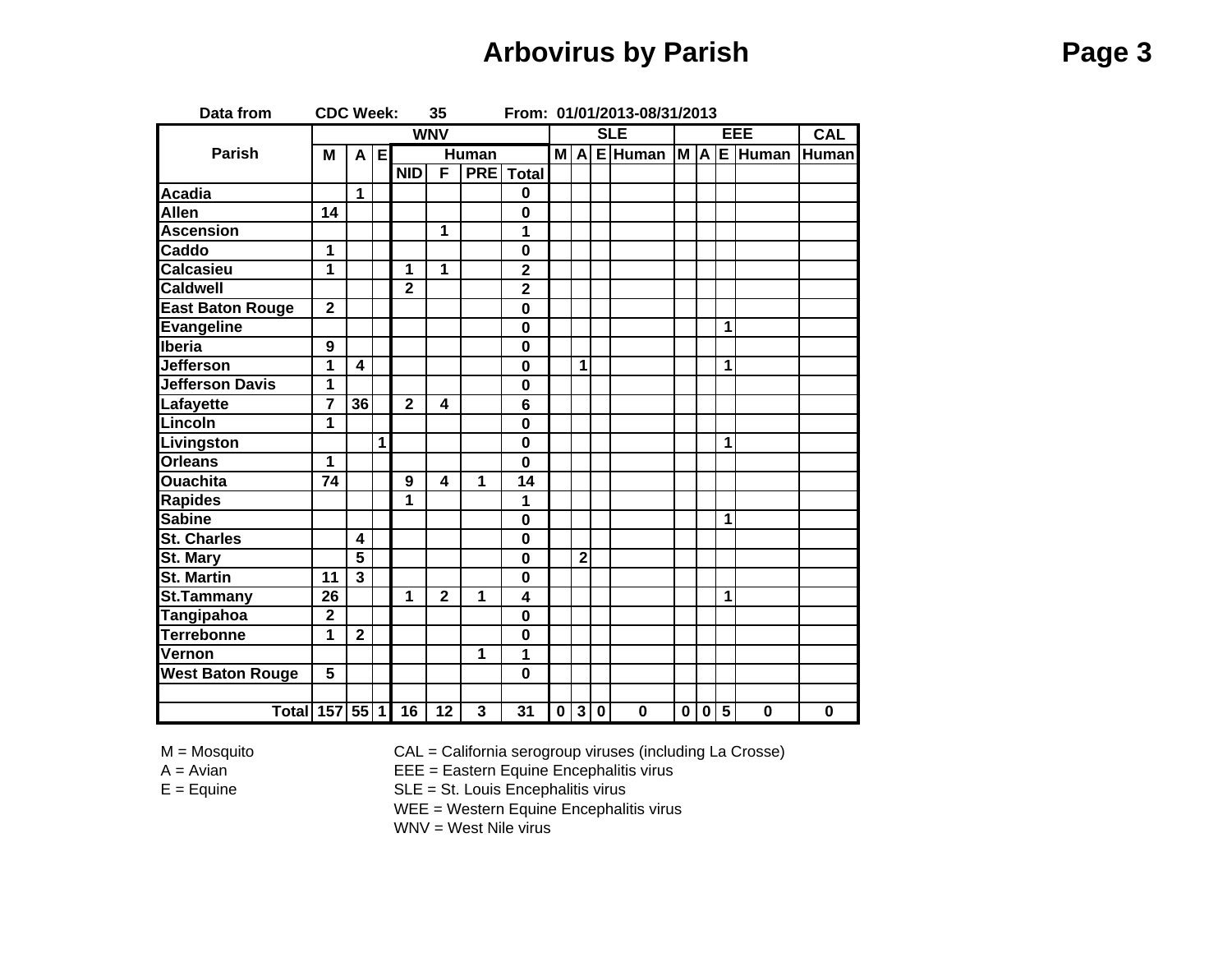# **WNV Human Clinical Presentation Page 4**

|                     |                  |                  | <b>Clinical Classification</b> |                  |                  |               |
|---------------------|------------------|------------------|--------------------------------|------------------|------------------|---------------|
| <b>Age Group</b>    | <b>NID Cases</b> | <b>Incidence</b> | <b>Fever Cases</b>             | <b>Incidence</b> | <b>PRE Cases</b> | <b>Deaths</b> |
| $0 - 14$            | 0                | 0.0              |                                | 0.1              |                  |               |
| $15 - 29$           | 3                | 0.3              | 3                              | 0.3              |                  |               |
| 30-44               |                  | 0.1              |                                | 0.4              |                  |               |
| 45-59               | 5                | 0.6              | າ                              | 0.3              |                  | 0             |
| 60-74               | 3                | 0.7              |                                | 0.2              |                  | 0             |
| $75+$               |                  | 1.7              |                                | 0.4              |                  |               |
| <b>Undetermined</b> |                  |                  |                                |                  |                  |               |
| Total               | 16               | 0.4              | 12                             | 0.3              | 3                |               |

| <b>Age Group</b>    |             | <b>Neuroinvasive Disease Cases by Gender</b> |               |                    |
|---------------------|-------------|----------------------------------------------|---------------|--------------------|
|                     | <b>Male</b> | <b>M</b> Incidence                           | <b>Female</b> | <b>F</b> Incidence |
| $0 - 14$            |             | 0.0                                          |               | 0.0                |
| $15 - 29$           |             | 0.6                                          |               | 0.0                |
| $30 - 44$           |             | 0.0                                          |               | 0.2                |
| 45-59               |             | 0.8                                          |               | 0.5                |
| 60-74               |             | 0.0                                          |               | 1.2                |
| $75+$               |             | 4.8                                          |               | 0.0                |
| <b>Undetermined</b> |             |                                              |               |                    |
| <b>Total</b>        | 10          | 0.5                                          |               | 0.3                |





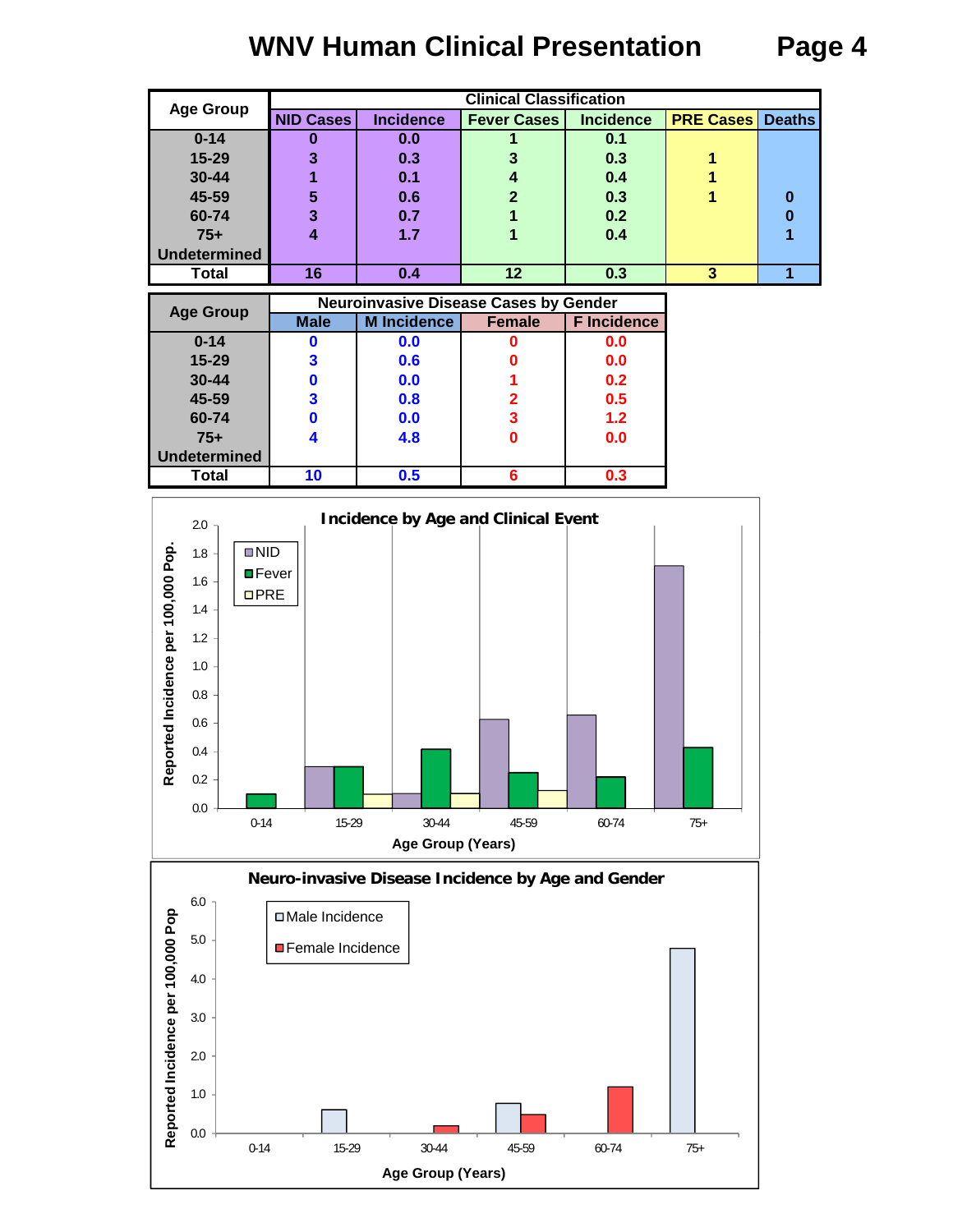### **WNV Infections by Parish According to CDC Week Page 5**

|                         |                     | <b>CDC Week</b> |                         | $1 - 5 6 - 9$           | 10-13 14-17  |              | 18-21        |              | 22 23 | 24           | - 25     | 26           | 27       | 28           | 29       | 30           | 31 | 32 33                            | 34                      | 35           | 36 37        |          | 38<br>39 | 40       |              | 41        |              | 42 43 44 45  |              |              | 46 47        |              | -48          | 49           | 50           | 51        | 52           |
|-------------------------|---------------------|-----------------|-------------------------|-------------------------|--------------|--------------|--------------|--------------|-------|--------------|----------|--------------|----------|--------------|----------|--------------|----|----------------------------------|-------------------------|--------------|--------------|----------|----------|----------|--------------|-----------|--------------|--------------|--------------|--------------|--------------|--------------|--------------|--------------|--------------|-----------|--------------|
| <b>Region Parish</b>    |                     | <b>Total</b>    |                         | Jan Feb                 | Mar          | Apr          | May          | Jun          |       |              |          | Jul          |          |              |          | Aug          |    |                                  |                         | <b>Sep</b>   |              |          |          | Oct      |              |           |              |              |              | Nov          |              |              |              | Dec          |              |           |              |
|                         |                     | 0               |                         |                         |              |              |              |              |       |              |          |              |          |              |          |              |    |                                  |                         |              |              |          |          |          |              |           |              |              |              |              |              |              |              |              |              |           |              |
| $\overline{\mathbf{2}}$ |                     | $\mathbf{o}$    |                         |                         |              |              |              |              |       |              |          |              |          |              |          |              |    |                                  |                         |              |              |          |          |          |              |           |              |              |              |              |              |              |              |              |              |           |              |
| 3                       |                     | $\Omega$        |                         |                         |              |              |              |              |       |              |          |              |          |              |          |              |    |                                  |                         |              |              |          |          |          |              |           |              |              |              |              |              |              |              |              |              |           |              |
| 4                       | Lafayette           |                 |                         |                         |              |              |              |              |       |              |          |              |          |              |          |              |    |                                  |                         |              |              |          |          |          |              |           |              |              |              |              |              |              |              |              |              |           |              |
| 5                       | Calcasieu           |                 |                         |                         |              |              |              |              |       |              |          |              |          |              |          |              |    |                                  |                         |              |              |          |          |          |              |           |              |              |              |              |              |              |              |              |              |           |              |
| 6                       | <b>Rapides</b>      |                 |                         |                         |              |              |              |              |       |              |          |              |          |              |          |              |    |                                  |                         |              |              |          |          |          |              |           |              |              |              |              |              |              |              |              |              |           |              |
| 7                       |                     | $\Omega$        |                         |                         |              |              |              |              |       |              |          |              |          |              |          |              |    |                                  |                         |              |              |          |          |          |              |           |              |              |              |              |              |              |              |              |              |           |              |
| 8                       | Caldwell            |                 |                         |                         |              |              |              |              |       |              |          |              |          |              |          |              |    |                                  |                         |              |              |          |          |          |              |           |              |              |              |              |              |              |              |              |              |           |              |
| 8                       | Ouachita            |                 |                         |                         |              |              |              |              |       |              |          |              |          |              |          |              |    | $\overline{2}$<br>$\overline{4}$ | $\overline{\mathbf{2}}$ |              |              |          |          |          |              |           |              |              |              |              |              |              |              |              |              |           |              |
| 9                       | St. Tammany         |                 |                         |                         |              |              |              |              |       |              |          |              |          |              |          |              |    |                                  |                         |              |              |          |          |          |              |           |              |              |              |              |              |              |              |              |              |           |              |
|                         | <b>WNV-NID 2013</b> | 16              | $\mathbf{0}$            | $\mathbf{0}$            | $\Omega$     | $\Omega$     | $\Omega$     | n.           |       | $\Omega$     |          | $\Omega$     |          |              | $\Omega$ |              |    | $\mathbf{\Omega}$                |                         | $\Omega$     | $\mathbf{O}$ | $\Omega$ | $\Omega$ | $\Omega$ |              | $\Omega$  | $\Omega$     | $\Omega$     | $\Omega$     | $\Omega$     | $\Omega$     | $\Omega$     | $\Omega$     | $\Omega$     | $\Omega$     | $\bullet$ | $\mathbf{0}$ |
|                         |                     |                 |                         |                         |              |              |              |              |       |              |          |              |          |              |          |              |    |                                  |                         |              |              |          |          |          |              |           |              |              |              |              |              |              |              |              |              |           |              |
|                         | <b>WNV-F 2013</b>   | 12 <sub>1</sub> | $\bullet$               | $\overline{\mathbf{0}}$ | $\Omega$     | $\Omega$     | $\Omega$     | $\Omega$     |       | $\Omega$     |          | n            |          |              | -2       | $\Omega$     |    | $\mathbf{z}$<br>3                | $\mathbf{z}$            | $\Omega$     | $\Omega$     | $\Omega$ | $\Omega$ |          |              | $\Omega$  | $\Omega$     | $\Omega$     | $\Omega$     | $\Omega$     | $\Omega$     | $\Omega$     | $\Omega$     | $\Omega$     | n            |           | $\Omega$     |
|                         | <b>WNV-PRE 2013</b> | 3 <sup>1</sup>  | $\overline{\mathbf{0}}$ | $\mathbf{0}$            | $\mathbf{0}$ | $\mathbf{0}$ | $\mathbf{0}$ | $\mathbf{0}$ |       | $\mathbf{0}$ | $\Omega$ | <sup>o</sup> | $\Omega$ | $\mathbf{o}$ | $\Omega$ | $\mathbf{0}$ |    | $\mathbf{0}$<br>$\overline{2}$   | $\mathbf{0}$            | $\mathbf{o}$ | $\mathbf{0}$ | 0        | $\Omega$ |          | $\mathbf{0}$ | $\bullet$ | $\mathbf{0}$ | $\mathbf{0}$ | $\mathbf{0}$ | $\mathbf{0}$ | $\mathbf{0}$ | $\mathbf{0}$ | $\mathbf{0}$ | $\mathbf{o}$ | $\mathbf{o}$ | $\bullet$ | $\mathbf{0}$ |
|                         |                     |                 |                         |                         |              |              |              |              |       |              |          |              |          |              |          |              |    |                                  |                         |              |              |          |          |          |              |           |              |              |              |              |              |              |              |              |              |           |              |

**WNV-NID 2012 160 0 0 0 0**0 0 0 0 1 1 3 15 11 13 17 18 16 14 12 4 7 4 4 7 2 1 3 0 1 1 1 0 1 0 0

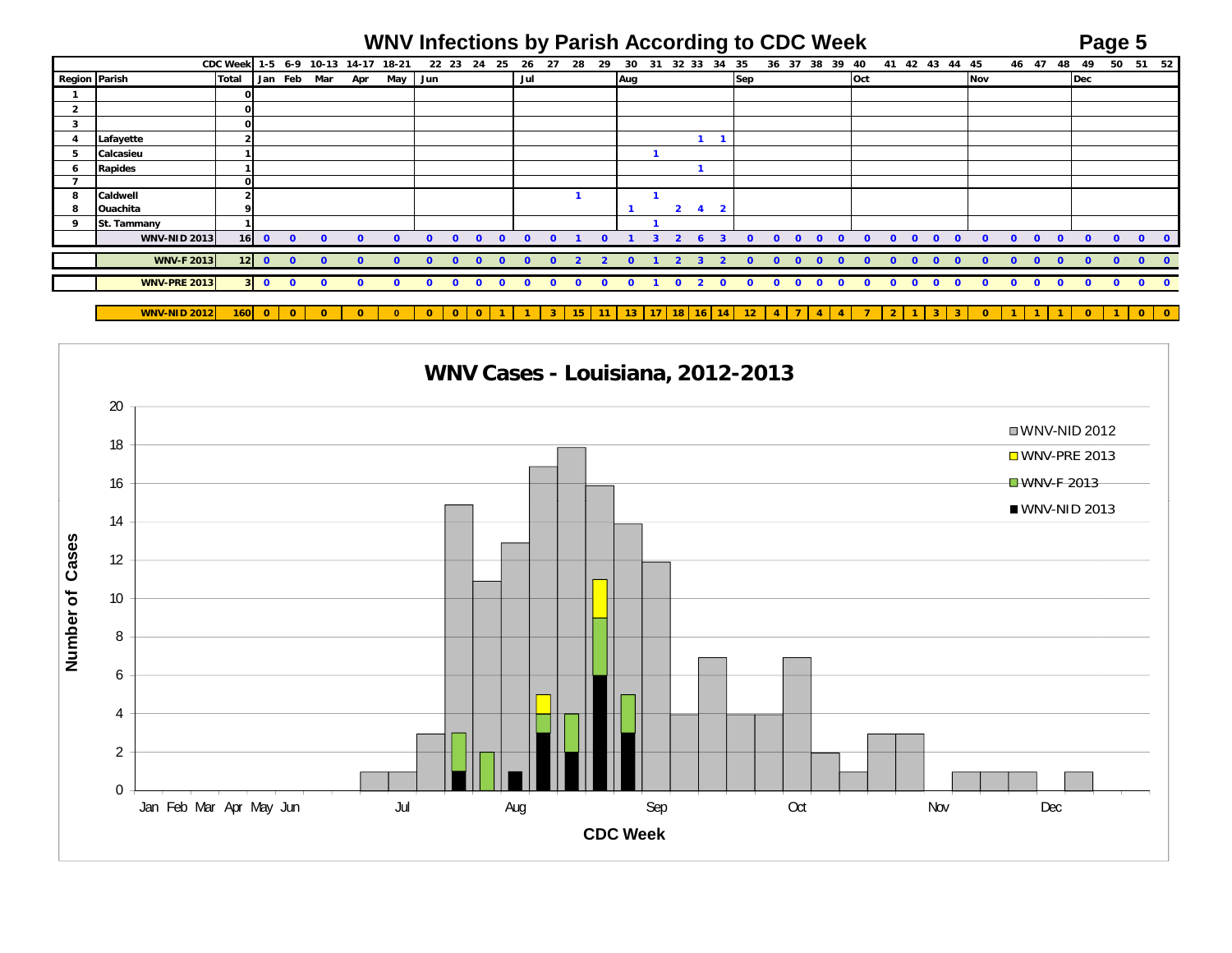|              |                      |                                  |                                  |                               |                                  |                                  |                                  | WNV-NID Cases by CDC Week by Year  |                                  |                                             |                           |                                  |                                  |
|--------------|----------------------|----------------------------------|----------------------------------|-------------------------------|----------------------------------|----------------------------------|----------------------------------|------------------------------------|----------------------------------|---------------------------------------------|---------------------------|----------------------------------|----------------------------------|
|              | Week                 | 2002                             |                                  |                               |                                  |                                  |                                  | 2003 2004 2005 2006 2007 2008 2009 |                                  | 2010                                        | 2011                      | 2012                             | 2013                             |
| Jan          | 1                    |                                  |                                  |                               |                                  |                                  |                                  |                                    |                                  |                                             |                           |                                  |                                  |
|              | 3                    |                                  |                                  |                               |                                  |                                  |                                  |                                    |                                  |                                             |                           |                                  |                                  |
|              | 7                    |                                  |                                  |                               |                                  |                                  |                                  |                                    |                                  |                                             |                           |                                  |                                  |
| <b>March</b> | 10                   |                                  |                                  |                               |                                  |                                  |                                  |                                    |                                  |                                             |                           |                                  |                                  |
|              | 13                   |                                  |                                  |                               |                                  |                                  |                                  |                                    |                                  |                                             |                           |                                  |                                  |
|              | 17                   |                                  |                                  |                               |                                  |                                  |                                  |                                    |                                  |                                             |                           |                                  |                                  |
| May          | 19                   |                                  |                                  |                               |                                  |                                  |                                  |                                    |                                  |                                             |                           |                                  |                                  |
|              | 20                   | 0                                | 0                                | $\mathbf 0$                   | 0                                | $\overline{0}$                   | 0                                | $\overline{0}$                     | $\overline{0}$                   | $\mathbf 0$                                 | $\overline{0}$            | $\overline{0}$                   | 0                                |
|              | 21                   | $\overline{0}$                   | 0                                | $\overline{0}$                | $\overline{0}$                   | $\overline{0}$                   | $\overline{0}$                   | $\overline{0}$                     | $\overline{0}$                   | $\overline{0}$                              | $\overline{0}$            | $\overline{0}$                   | $\overline{0}$                   |
| June         | 22                   | $\overline{0}$                   | 0                                | $\overline{0}$                | $\overline{0}$                   | 0                                | $\overline{0}$                   | 0                                  | 0                                | 0                                           | $\overline{0}$            | $\overline{0}$                   | $\overline{0}$                   |
|              | 23                   | $\overline{0}$                   | 0                                | $\overline{0}$                | $\overline{0}$                   | $\overline{0}$                   | $\overline{0}$                   | $\overline{0}$                     | $\overline{0}$                   | $\overline{0}$                              | $\overline{0}$            | $\overline{0}$                   | $\overline{0}$                   |
|              | 24                   | $\overline{2}$                   | $\overline{0}$                   | 0                             | $\mathbf 0$                      | 0                                | $\overline{0}$                   | $\mathbf 0$                        | 0                                | $\overline{0}$                              | 0                         | $\mathbf 0$                      | $\mathbf 0$                      |
|              | 25                   | $\overline{2}$                   | $\overline{2}$                   | $\overline{0}$                | $\overline{0}$                   | 0                                | $\overline{0}$                   | $\overline{0}$                     | 1                                | 0                                           | $\overline{0}$            | 1                                | $\overline{0}$                   |
| July         | 26                   | $\overline{11}$                  | $\overline{\mathbf{0}}$          | $\overline{0}$                | $\overline{0}$                   | 1                                | 0                                | $\overline{0}$                     | 1                                | 0                                           | 0                         | 1                                | $\overline{0}$                   |
|              | 27                   | $\overline{6}$                   | $\overline{3}$                   |                               | $\overline{4}$                   | 1                                | 0                                | $\overline{0}$                     | $\overline{2}$                   | $\overline{3}$                              | $\overline{0}$            | $\overline{3}$                   | $\overline{0}$                   |
|              | 28                   | $\overline{9}$                   | $\overline{5}$                   | $\overline{2}$                | $\overline{5}$                   | 4                                | $\overline{0}$                   | $\mathbf 0$                        | $\overline{0}$                   | $\overline{0}$                              | $\overline{1}$            | $\overline{15}$                  | $\overline{1}$                   |
|              | 29                   | 23                               | 5                                | $\overline{\mathbf{2}}$       | $\overline{13}$                  | 5                                | 0                                | 0                                  | 1                                | 1                                           | 1                         | $\overline{11}$                  | $\overline{\mathbf{0}}$          |
| August       | 30                   | 23                               | $\overline{\mathbf{8}}$          | $\overline{\mathbf{8}}$       | $\overline{\bf 8}$               | $\overline{\mathbf{6}}$          | 0                                | $\overline{2}$                     | ī                                | $\overline{2}$                              | $\overline{\mathfrak{o}}$ | 13                               | 1                                |
|              | 31                   | 21                               | 10                               | $\overline{5}$                | $\overline{21}$                  | 7                                | 1                                | $\overline{1}$                     | $\overline{\mathbf{0}}$          | $\overline{\mathbf{0}}$                     | $\overline{0}$            | $\overline{17}$                  | $\overline{\mathbf{3}}$          |
|              | 32                   | 24                               | $\overline{7}$                   | 15                            | $\overline{11}$                  | $\overline{14}$                  | 3                                | $\overline{2}$                     | $\overline{1}$                   | 1                                           | $\mathbf{1}$              | 18                               | $\overline{2}$                   |
|              | 33                   | $\overline{21}$                  | $\overline{\mathbf{8}}$          | $\overline{7}$                | 9                                | $\overline{13}$                  | $\overline{2}$                   | 1                                  | $\overline{2}$                   | 1                                           | $\overline{\mathbf{0}}$   | $\overline{16}$                  | 6                                |
|              | 34                   | 14                               | $\overline{6}$                   | 3                             | $\overline{\mathbf{8}}$          | 7                                | $\overline{2}$                   | $\overline{3}$                     | 1                                | $\overline{2}$                              | Ō                         | 14                               | $\overline{\mathbf{3}}$          |
| September    | 35                   | 8                                | 6                                | 5                             | 6                                | 6                                | 5                                | $\overline{\mathbf{3}}$            | $\overline{\mathbf{0}}$          | $\overline{\mathbf{3}}$                     | $\overline{1}$            | $\overline{12}$                  | 0                                |
|              | 36                   | $\overline{13}$                  | 4                                | 5                             | 8                                | 9                                | $\overline{\mathbf{3}}$          | $\overline{2}$                     | $\overline{0}$                   | 1                                           | $\overline{1}$            | $\overline{4}$                   | $\mathbf 0$                      |
|              | $\overline{37}$      | 8                                | 9                                | 3                             | 9                                | 6                                | 3                                | $\mathbf 0$                        | 1                                | $\overline{2}$                              | $\overline{1}$            | $\overline{7}$                   | $\mathbf 0$                      |
|              | 38                   | $\overline{6}$                   | 4                                | 4                             | $\overline{2}$                   | 3                                | 1                                | $\overline{0}$                     | $\overline{0}$                   | 1                                           | $\overline{0}$            | 4                                | $\overline{0}$                   |
|              | 39                   | $\overline{3}$                   | $\overline{2}$                   | 5                             | $\overline{4}$                   | 4                                | $\overline{1}$                   | $\overline{0}$                     | $\overline{0}$                   | $\overline{0}$                              | $\overline{0}$            | 4                                | $\overline{0}$                   |
| October      | 40                   | $\overline{\mathbf{3}}$          | 4                                | 5                             | 4                                | 1                                | 3                                | $\overline{\mathbf{3}}$            | 0                                | 1                                           | 0                         | 7                                | 0                                |
|              | 41                   | $\overline{\mathbf{3}}$          | $\overline{2}$                   | 4                             | $\overline{3}$                   | 1                                | $\mathbf 0$                      | $\overline{0}$                     | $\mathbf 0$                      | $\overline{0}$                              | $\pmb{0}$                 | $\overline{2}$                   | $\mathbf 0$                      |
|              | 42                   | $\overline{\mathbf{3}}$          | 1                                | $\overline{2}$                | $\overline{\overline{3}}$        | 1                                | 0                                | $\overline{0}$                     | $\overline{0}$                   | $\overline{\mathbf{0}}$                     | $\overline{0}$            | $\overline{1}$                   | $\overline{0}$                   |
|              | 43<br>44             | $\overline{0}$<br>$\overline{0}$ | $\overline{2}$<br>4              | $\overline{0}$<br>$\mathbf 0$ | $\overline{0}$<br>$\overline{0}$ | $\overline{0}$<br>1              | $\overline{\mathbf{3}}$          | $\overline{0}$<br>$\mathbf 0$      | $\overline{0}$<br>$\overline{0}$ | $\overline{0}$<br>$\overline{\mathbf{0}}$   | 0<br>$\overline{0}$       | $\overline{3}$<br>$\overline{3}$ | $\overline{0}$<br>$\overline{0}$ |
|              |                      |                                  |                                  |                               |                                  |                                  | 0                                |                                    |                                  |                                             |                           |                                  |                                  |
| November     | 45<br>46             | $\overline{0}$<br>$\overline{0}$ | $\overline{2}$<br>$\overline{1}$ | $\overline{2}$<br>1           | $\mathbf 0$<br>$\overline{0}$    | $\overline{0}$<br>$\overline{0}$ | $\overline{0}$<br>$\overline{0}$ | $\overline{1}$<br>$\overline{0}$   | $\overline{0}$<br>$\overline{0}$ | $\overline{0}$<br>$\overline{\mathfrak{o}}$ | 0<br>$\overline{0}$       | $\overline{0}$<br>$\overline{1}$ | $\overline{0}$<br>$\overline{0}$ |
|              | 47                   | $\overline{1}$                   | 1                                | $\overline{2}$                | 0                                | 1                                | $\overline{0}$                   | $\overline{1}$                     | $\overline{0}$                   | $\overline{0}$                              | $\overline{0}$            | $\overline{1}$                   | $\overline{0}$                   |
| 48           |                      | $\overline{0}$                   | $\overline{2}$                   | 1                             | $\overline{0}$                   | $\overline{0}$                   | $\overline{0}$                   | $\overline{0}$                     | $\overline{0}$                   | $\overline{2}$                              | 0                         | $\overline{1}$                   | $\overline{0}$                   |
|              |                      | $\overline{0}$                   | $\overline{\mathbf{3}}$          | $\overline{0}$                | $\overline{0}$                   | $\overline{0}$                   |                                  | $\overline{0}$                     | $\overline{0}$                   | 0                                           | $\overline{0}$            | $\overline{0}$                   | $\overline{0}$                   |
|              | 49<br>December<br>50 |                                  | 0                                | $\Omega$                      | $\mathbf 0$                      | 0                                | $\overline{0}$<br>$\overline{0}$ | $\overline{0}$                     | $\overline{0}$                   | 0                                           | $\overline{0}$            | $\overline{1}$                   | $\overline{0}$                   |
|              | 51                   | $\overline{0}$<br>$\overline{0}$ | $\overline{0}$                   | 0                             | 0                                | $\overline{0}$                   | $\overline{0}$                   | $\overline{0}$                     | $\overline{0}$                   | 0                                           | $\overline{0}$            | 0                                | 0                                |
|              | 52                   | $\overline{0}$                   | $\overline{0}$                   | $\overline{0}$                | $\overline{0}$                   | $\overline{0}$                   | $\overline{0}$                   | $\overline{0}$                     | 0                                | 0                                           | $\overline{0}$            | $\overline{0}$                   | $\overline{0}$                   |
| NID Total    |                      | 204                              | 101                              | 84                            | 118                              | 91                               | 27                               | 19                                 | 11                               | 20                                          | 6                         | 160                              | 16                               |

|    |  |  | WNV-NID Cases by CDC Week by Year |  |  |                                                                               |                            |     |     |     |     | Total Human WNV Clinical Presentation by Year |        |     |    |    |                                                                                           |     |    |     |
|----|--|--|-----------------------------------|--|--|-------------------------------------------------------------------------------|----------------------------|-----|-----|-----|-----|-----------------------------------------------|--------|-----|----|----|-------------------------------------------------------------------------------------------|-----|----|-----|
|    |  |  |                                   |  |  | Week   2002  2003  2004  2005  2006  2007  2008  2009  2010  2011  2012  2013 |                            |     |     |     |     |                                               |        |     |    |    | 2002   2003   2004   2005   2006   2007   2008   2009   2010   2011   2012   2013   Total |     |    |     |
|    |  |  |                                   |  |  |                                                                               | <b>NID Cases</b>           | 204 | 101 |     | 118 |                                               |        |     |    | 20 |                                                                                           | 160 | 16 | 857 |
|    |  |  |                                   |  |  |                                                                               | Fever                      |     |     |     |     |                                               |        | 30. |    |    |                                                                                           |     |    | 581 |
|    |  |  |                                   |  |  |                                                                               | <b>Asymptomatic</b>        |     |     |     | 16. |                                               | $10-1$ |     |    |    |                                                                                           |     |    | 134 |
| 10 |  |  |                                   |  |  |                                                                               | <b>Proportion of NID/F</b> |     |     |     |     |                                               |        |     |    |    | 0.62   0.81   0.78   0.69   0.51   0.68   0.39   0.52   0.74   0.60   0.46   0.57         |     |    |     |
|    |  |  |                                   |  |  |                                                                               | Deaths                     |     |     |     |     |                                               |        |     |    |    |                                                                                           |     |    |     |
| 17 |  |  |                                   |  |  |                                                                               | <b>Total Disease</b>       | 328 | 128 | 115 | 188 | 202                                           | 50     | 58  | 29 |    |                                                                                           | 397 |    |     |

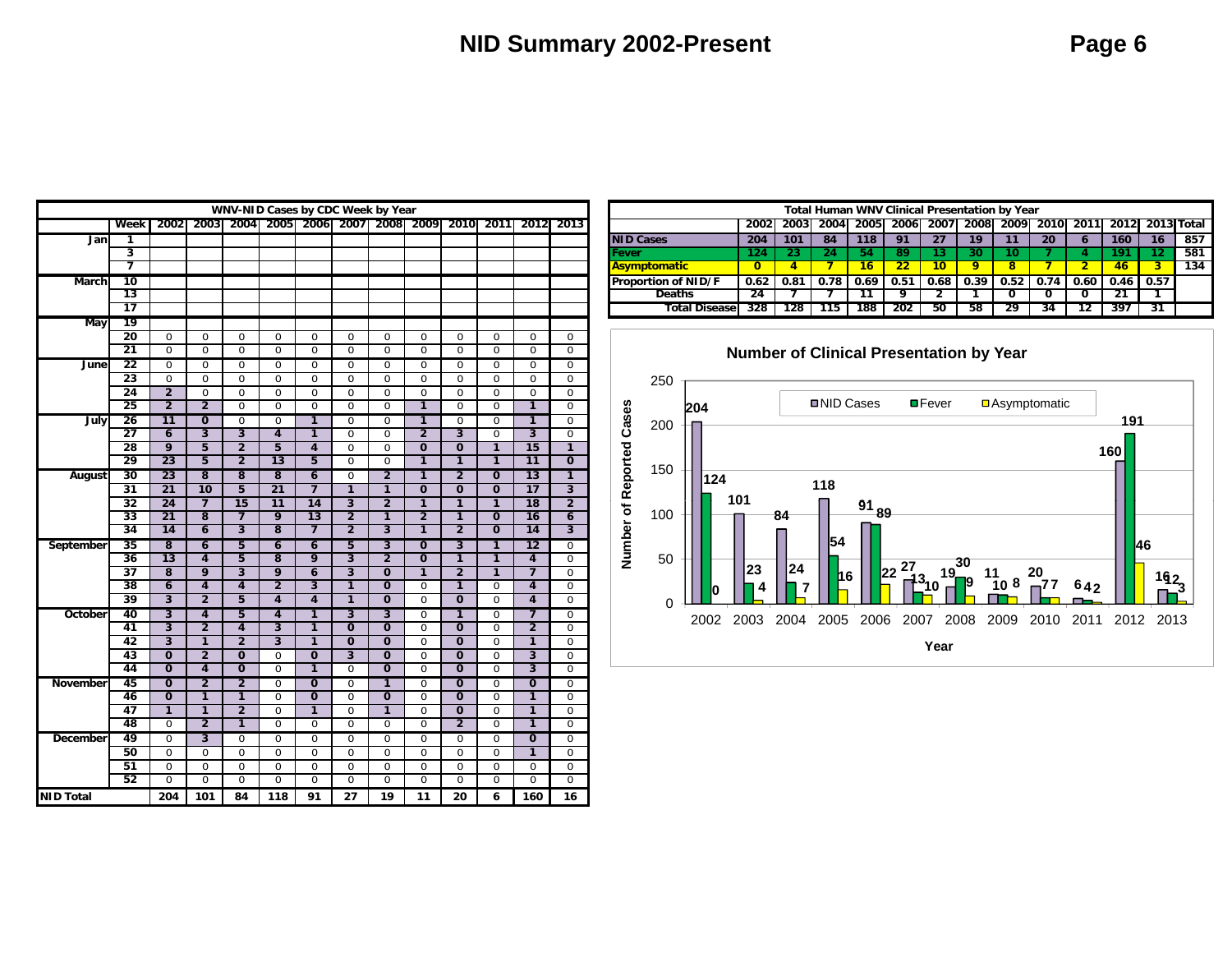# **NID by Parish 2002-Present Page 7**

| e<br>e<br>12<br><b>Incidence</b><br>02 03<br>04<br>05<br>06 07 08 09<br>10<br><b>Incidence</b><br>02<br>03<br>04<br>05<br>06 07 08 09 10 11<br>#<br>$-11$<br>$\mathbf{g}$<br>g<br>$\mathbf{1}$<br>13<br>6<br><b>Avoyelles</b><br><b>Jefferson</b><br>0.0<br>24<br>$\mathbf 0$<br>0.0<br>$\overline{2}$<br>$\overline{0}$<br>$\mathbf 0$<br>3<br>8<br>$\overline{2}$<br>$\overline{2}$<br>$\mathbf 0$<br>$\mathbf{O}$<br>$\Omega$<br>$\mathbf 0$<br>$\Omega$<br>$\mathbf 0$<br>6<br>1<br>1<br>1<br>0.0<br>0.0<br>1 Orleans<br>Catahoula<br>$\mathbf 0$<br>10<br>$\overline{2}$<br>$\mathbf 0$<br>11<br>6<br>0<br>12<br>$\overline{2}$<br>$\overline{2}$<br>$\mathbf 0$<br>$\mathbf 0$<br>1<br>6<br>1 Plaquemines<br>0.0<br>0.0<br>Concordia<br>$\Omega$<br>0<br>$\Omega$<br>$\Omega$<br>$\Omega$<br>$\Omega$<br>0<br>$\mathbf 0$<br>$\mathbf 0$<br>0<br>0<br>0<br>6<br>1 St Bernard<br>0.0<br>Grant<br>0.0<br>0<br>0<br>$\Omega$<br>0<br>0<br>0<br>0<br>$\Omega$<br>$\Omega$<br>$\Omega$<br>$\Omega$<br>O<br>0<br>1<br>6<br>1<br>$\overline{3}$<br>2 Ascension<br>0.0<br>$\overline{2}$<br>$\mathbf 0$<br>$\overline{2}$<br>$\mathbf 0$<br><b>Rapides</b><br>0.8<br>6<br>3<br>10<br>$\mathbf 0$<br>$\mathbf{0}$<br>14<br>$\overline{2}$<br>8<br>6<br>$\overline{2}$<br>$\mathbf{0}$<br>$\mathbf 0$<br>$\mathbf{1}$<br>$\overline{0}$<br>1<br>2 East Baton Rouge<br>0.0<br>Lasalle<br>0.0<br>17<br>$\mathbf 0$<br>$\mathbf 0$<br>$\mathbf 0$<br>37<br>$\overline{2}$<br>9<br>6<br>$\Omega$<br>22<br>$\mathbf 0$<br>0<br>0<br>$\Omega$<br>0<br>O<br>17<br>6<br>2 East Feliciana<br>$\overline{2}$<br>0.0<br>$\Omega$<br>0.0<br>$\mathbf{2}$<br>$\Omega$<br>$\Omega$<br>Vernon<br>$\Omega$<br>6<br>$\Omega$<br>0<br>0<br>$\Omega$<br>U<br>0<br>O<br>2   Iberville<br>0.0<br>$\mathbf 0$<br>Winn<br>0.0<br>2<br>∩<br>U<br>$\Omega$<br>6<br>0<br>0<br>0<br>0<br>0<br>0<br>1<br>0<br>$\Omega$<br>7<br><b>Bienville</b><br>2 Pointe Coupee<br>0.0<br>0<br>0.0<br>$\mathbf 0$<br>$\mathbf{0}$<br>$\mathbf 0$<br>$\Omega$<br>$\mathbf 0$<br>$\Omega$<br>$\mathbf 0$<br>$\mathbf 0$<br>0<br>$\mathbf 0$<br>0<br>$\Omega$<br>6<br>0.0<br>$\overline{7}$<br>Bossier<br>2 West Baton Rouge<br>0.0<br>3<br>8<br>$\overline{2}$<br>$\Omega$<br>0<br>$\mathbf 0$<br>9<br>$\overline{2}$<br>$\overline{0}$<br>$\Omega$<br>$\mathbf{0}$<br>0<br>$\Omega$<br>$\Omega$<br>0<br>$\Omega$<br>6<br>2 West Feliciana<br>0.0<br>Caddo<br>0.0<br>0<br>0<br>0<br>0<br>0<br>0<br>0<br>0<br>5<br>38<br>8<br>0<br>$\mathbf 1$<br>7<br>16<br>З<br>3<br>$\Omega$<br>$\Omega$<br>1<br>3<br>0<br>7<br>Claiborne<br>0.0<br><b>Assumption</b><br>0.0<br>$\Omega$<br>$\mathbf 0$<br>0<br>0<br>$\Omega$<br>0<br>$\Omega$<br>0<br>$\Omega$<br>0<br>1<br>$\Omega$<br>0<br>0<br>-1<br>U<br>$\overline{7}$<br><b>DeSoto</b><br>0.0<br>Lafourche<br>0.0<br>3<br>0<br>$\Omega$<br>0<br>0<br>0<br>2<br>1<br>1<br>1<br><b>St Charles</b><br>0.0<br>Natchitoches<br>0.0<br>3<br>0<br>0<br>$\mathbf 0$<br>7<br>$\Omega$<br>0<br>0<br>0<br>$\mathbf{1}$<br>1<br>2<br><b>Red River</b><br>0.0<br>3<br><b>St James</b><br>0.0<br>$\overline{2}$<br>$\Omega$<br>0<br>$\Omega$<br>$\mathbf 0$<br>7<br>0<br>0<br>ი<br>∩<br>1<br>3 St John<br><b>Sabine</b><br>0.0<br>0.0<br>$\overline{2}$<br>0<br>$\Omega$<br>0<br>7<br>0<br>0<br>$\Omega$<br>$\Omega$<br>$\Omega$<br>$\Omega$<br>3 St Mary<br>0.0<br>$\Omega$<br>0<br>$\mathbf 0$<br>Webster<br>0.0<br>0<br>$\Omega$<br>$\mathbf 0$<br>7<br>0<br>1<br>0<br>0<br>0<br>0<br>0<br>C<br>$\Omega$<br>0<br>Caldwell<br>18.9<br>$\overline{2}$<br>$\mathbf 0$<br>3 Terrebonne<br>0.0<br>8<br>$\Omega$<br>1<br>$\Omega$<br>$\Omega$<br>$\Omega$<br>$\Omega$<br>$\Omega$<br>$\Omega$<br>$\Omega$<br>0<br>3<br>0<br>$\mathbf 0$<br>0<br>0<br>$\mathbf 0$<br>0<br>0<br>0<br>1.<br>Acadia<br>0.0<br>$\Omega$<br>$\Omega$<br>$\Omega$<br>$\Omega$<br>$\Omega$<br>$\Omega$<br><b>East Carroll</b><br>0.0<br>4<br>$\Omega$<br>$\cap$<br>$\Omega$<br>$\Omega$<br>8<br>$\Omega$<br>0<br>0<br>O<br>U<br>U<br>Evangeline<br>Franklin<br>0.0<br>0.0<br>0<br>$\Omega$<br>0<br>8<br>$\Omega$<br>$\Omega$<br>$\Omega$<br>4<br>1<br>$\overline{\mathbf{4}}$<br><i>Iberia</i><br>0.0<br>$\overline{3}$<br>0.0<br>$\overline{2}$<br>8<br>$\Omega$<br>$\mathbf 0$<br>$\mathbf 0$<br>$\mathbf{1}$<br>Jackson<br>$\Omega$<br>0<br>O<br>$\Omega$<br>$\bf{0}$<br>1<br>Δ<br>0.0<br>4   Lafayette<br>1.0<br>$\overline{2}$<br>$\mathbf{0}$<br>$\mathbf 0$<br>$\mathbf 0$<br>$\overline{2}$<br>8<br>Lincoln<br>$\Omega$<br>2<br>4<br>$\mathbf 0$<br>0<br>$\mathbf{O}$<br><b>St Landry</b><br>$\Omega$<br><b>Madison</b><br>0.0<br>4<br>0.0<br>O<br>$\Omega$<br>8<br>O<br>O<br>$\Omega$<br>$\Omega$<br>1<br><b>St Martin</b><br>0.0<br>$\mathbf 0$<br>8<br><b>Morehouse</b><br>0.0<br>$\Omega$<br>$\Omega$<br>$\Omega$<br>$\Omega$<br>$\Omega$<br>$\overline{2}$<br>2<br>4<br>0<br>0<br>$\Omega$<br>1<br>0<br>4 Vermillion<br>Ouachita<br>6.1<br>9<br>0.0<br>8<br>$\overline{2}$<br>0<br>0<br>0<br>0<br>$\mathbf{2}$<br>6<br>5<br>15<br>$\mathbf 0$<br>$\mathbf 0$<br>0<br>0<br>0<br>0<br>0<br>3<br>0<br>5<br>Allen<br>0.0<br>$\Omega$<br>$\Omega$<br>$\Omega$<br>$\Omega$<br>$\Omega$<br>$\Omega$<br>$\Omega$<br>$\Omega$<br>$\Omega$<br>8<br><b>Richland</b><br>0.0<br>1<br>$\overline{2}$<br>0<br>$\Omega$<br>1<br>1<br>$\Omega$<br>0<br>0.0<br>Beauregard<br>0.0<br>$\Omega$<br>8<br><b>Tensas</b><br>$\Omega$<br>5<br>0<br>$\Omega$<br>$\Omega$<br>U<br>U<br>1<br>1<br>O<br>0<br>5<br>0.5<br>8<br>Union<br>0.0<br><b>Calcasieu</b><br>$\mathbf{1}$<br>8<br>$\mathbf{0}$<br>$\overline{2}$<br>8<br>$\mathbf{1}$<br>3<br>$\mathbf{2}$<br>5<br>$\mathbf 0$<br>$\mathbf 0$<br>$\mathbf 1$<br>1<br>0<br>1<br>1<br><b>West Carroll</b><br>5<br>0.0<br>$\mathbf 0$<br>0.0<br>$\overline{2}$<br>$\overline{2}$<br>Cameron<br>0<br>$\Omega$<br>$\Omega$<br>0<br>0<br>8<br>0<br>0<br>∩<br>O<br>$\Omega$<br>$\Omega$<br>O<br>$\Omega$<br>$\Omega$<br>$\Omega$<br>0 | R | <b>Parish</b> | <b>NID 2013</b> |  | <b>Previously Reported NID Cases</b> |  |          |          |             |          |             |             | $\mathbf R$ | <b>Parish</b> | <b>NID 2013</b> |    |   | <b>Previously Reported NID Cases</b> |  |              |              |              |
|----------------------------------------------------------------------------------------------------------------------------------------------------------------------------------------------------------------------------------------------------------------------------------------------------------------------------------------------------------------------------------------------------------------------------------------------------------------------------------------------------------------------------------------------------------------------------------------------------------------------------------------------------------------------------------------------------------------------------------------------------------------------------------------------------------------------------------------------------------------------------------------------------------------------------------------------------------------------------------------------------------------------------------------------------------------------------------------------------------------------------------------------------------------------------------------------------------------------------------------------------------------------------------------------------------------------------------------------------------------------------------------------------------------------------------------------------------------------------------------------------------------------------------------------------------------------------------------------------------------------------------------------------------------------------------------------------------------------------------------------------------------------------------------------------------------------------------------------------------------------------------------------------------------------------------------------------------------------------------------------------------------------------------------------------------------------------------------------------------------------------------------------------------------------------------------------------------------------------------------------------------------------------------------------------------------------------------------------------------------------------------------------------------------------------------------------------------------------------------------------------------------------------------------------------------------------------------------------------------------------------------------------------------------------------------------------------------------------------------------------------------------------------------------------------------------------------------------------------------------------------------------------------------------------------------------------------------------------------------------------------------------------------------------------------------------------------------------------------------------------------------------------------------------------------------------------------------------------------------------------------------------------------------------------------------------------------------------------------------------------------------------------------------------------------------------------------------------------------------------------------------------------------------------------------------------------------------------------------------------------------------------------------------------------------------------------------------------------------------------------------------------------------------------------------------------------------------------------------------------------------------------------------------------------------------------------------------------------------------------------------------------------------------------------------------------------------------------------------------------------------------------------------------------------------------------------------------------------------------------------------------------------------------------------------------------------------------------------------------------------------------------------------------------------------------------------------------------------------------------------------------------------------------------------------------------------------------------------------------------------------------------------------------------------------------------------------------------------------------------------------------------------------------------------------------------------------------------------------------------------------------------------------------------------------------------------------------------------------------------------------------------------------------------------------------------------------------------------------------------------------------------------------------------------------------------------------------------------------------------------------------------------------------------------------------------------------------------------------------------------------------------------------------------------------------------------------------------------------------------------------------------------------------------------------------------------------------------------------------------------------------------------------------------------------------------------------------------------------------------------------------------------------------------------------------------------------------------------------------------------------------------------------------------------|---|---------------|-----------------|--|--------------------------------------|--|----------|----------|-------------|----------|-------------|-------------|-------------|---------------|-----------------|----|---|--------------------------------------|--|--------------|--------------|--------------|
|                                                                                                                                                                                                                                                                                                                                                                                                                                                                                                                                                                                                                                                                                                                                                                                                                                                                                                                                                                                                                                                                                                                                                                                                                                                                                                                                                                                                                                                                                                                                                                                                                                                                                                                                                                                                                                                                                                                                                                                                                                                                                                                                                                                                                                                                                                                                                                                                                                                                                                                                                                                                                                                                                                                                                                                                                                                                                                                                                                                                                                                                                                                                                                                                                                                                                                                                                                                                                                                                                                                                                                                                                                                                                                                                                                                                                                                                                                                                                                                                                                                                                                                                                                                                                                                                                                                                                                                                                                                                                                                                                                                                                                                                                                                                                                                                                                                                                                                                                                                                                                                                                                                                                                                                                                                                                                                                                                                                                                                                                                                                                                                                                                                                                                                                                                                                                                                                                                                      |   |               |                 |  |                                      |  |          |          |             |          |             |             |             |               |                 |    |   |                                      |  |              |              | 12           |
|                                                                                                                                                                                                                                                                                                                                                                                                                                                                                                                                                                                                                                                                                                                                                                                                                                                                                                                                                                                                                                                                                                                                                                                                                                                                                                                                                                                                                                                                                                                                                                                                                                                                                                                                                                                                                                                                                                                                                                                                                                                                                                                                                                                                                                                                                                                                                                                                                                                                                                                                                                                                                                                                                                                                                                                                                                                                                                                                                                                                                                                                                                                                                                                                                                                                                                                                                                                                                                                                                                                                                                                                                                                                                                                                                                                                                                                                                                                                                                                                                                                                                                                                                                                                                                                                                                                                                                                                                                                                                                                                                                                                                                                                                                                                                                                                                                                                                                                                                                                                                                                                                                                                                                                                                                                                                                                                                                                                                                                                                                                                                                                                                                                                                                                                                                                                                                                                                                                      |   |               |                 |  |                                      |  |          |          |             |          |             |             |             |               |                 |    |   |                                      |  |              |              | $\mathbf{1}$ |
|                                                                                                                                                                                                                                                                                                                                                                                                                                                                                                                                                                                                                                                                                                                                                                                                                                                                                                                                                                                                                                                                                                                                                                                                                                                                                                                                                                                                                                                                                                                                                                                                                                                                                                                                                                                                                                                                                                                                                                                                                                                                                                                                                                                                                                                                                                                                                                                                                                                                                                                                                                                                                                                                                                                                                                                                                                                                                                                                                                                                                                                                                                                                                                                                                                                                                                                                                                                                                                                                                                                                                                                                                                                                                                                                                                                                                                                                                                                                                                                                                                                                                                                                                                                                                                                                                                                                                                                                                                                                                                                                                                                                                                                                                                                                                                                                                                                                                                                                                                                                                                                                                                                                                                                                                                                                                                                                                                                                                                                                                                                                                                                                                                                                                                                                                                                                                                                                                                                      |   |               |                 |  |                                      |  |          |          |             |          |             |             |             |               |                 |    |   |                                      |  |              |              |              |
|                                                                                                                                                                                                                                                                                                                                                                                                                                                                                                                                                                                                                                                                                                                                                                                                                                                                                                                                                                                                                                                                                                                                                                                                                                                                                                                                                                                                                                                                                                                                                                                                                                                                                                                                                                                                                                                                                                                                                                                                                                                                                                                                                                                                                                                                                                                                                                                                                                                                                                                                                                                                                                                                                                                                                                                                                                                                                                                                                                                                                                                                                                                                                                                                                                                                                                                                                                                                                                                                                                                                                                                                                                                                                                                                                                                                                                                                                                                                                                                                                                                                                                                                                                                                                                                                                                                                                                                                                                                                                                                                                                                                                                                                                                                                                                                                                                                                                                                                                                                                                                                                                                                                                                                                                                                                                                                                                                                                                                                                                                                                                                                                                                                                                                                                                                                                                                                                                                                      |   |               |                 |  |                                      |  |          |          |             |          |             |             |             |               |                 |    |   |                                      |  |              |              |              |
|                                                                                                                                                                                                                                                                                                                                                                                                                                                                                                                                                                                                                                                                                                                                                                                                                                                                                                                                                                                                                                                                                                                                                                                                                                                                                                                                                                                                                                                                                                                                                                                                                                                                                                                                                                                                                                                                                                                                                                                                                                                                                                                                                                                                                                                                                                                                                                                                                                                                                                                                                                                                                                                                                                                                                                                                                                                                                                                                                                                                                                                                                                                                                                                                                                                                                                                                                                                                                                                                                                                                                                                                                                                                                                                                                                                                                                                                                                                                                                                                                                                                                                                                                                                                                                                                                                                                                                                                                                                                                                                                                                                                                                                                                                                                                                                                                                                                                                                                                                                                                                                                                                                                                                                                                                                                                                                                                                                                                                                                                                                                                                                                                                                                                                                                                                                                                                                                                                                      |   |               |                 |  |                                      |  |          |          |             |          |             |             |             |               |                 |    |   |                                      |  |              |              | 3            |
|                                                                                                                                                                                                                                                                                                                                                                                                                                                                                                                                                                                                                                                                                                                                                                                                                                                                                                                                                                                                                                                                                                                                                                                                                                                                                                                                                                                                                                                                                                                                                                                                                                                                                                                                                                                                                                                                                                                                                                                                                                                                                                                                                                                                                                                                                                                                                                                                                                                                                                                                                                                                                                                                                                                                                                                                                                                                                                                                                                                                                                                                                                                                                                                                                                                                                                                                                                                                                                                                                                                                                                                                                                                                                                                                                                                                                                                                                                                                                                                                                                                                                                                                                                                                                                                                                                                                                                                                                                                                                                                                                                                                                                                                                                                                                                                                                                                                                                                                                                                                                                                                                                                                                                                                                                                                                                                                                                                                                                                                                                                                                                                                                                                                                                                                                                                                                                                                                                                      |   |               |                 |  |                                      |  |          |          |             |          |             |             |             |               |                 |    |   |                                      |  |              |              | 11           |
|                                                                                                                                                                                                                                                                                                                                                                                                                                                                                                                                                                                                                                                                                                                                                                                                                                                                                                                                                                                                                                                                                                                                                                                                                                                                                                                                                                                                                                                                                                                                                                                                                                                                                                                                                                                                                                                                                                                                                                                                                                                                                                                                                                                                                                                                                                                                                                                                                                                                                                                                                                                                                                                                                                                                                                                                                                                                                                                                                                                                                                                                                                                                                                                                                                                                                                                                                                                                                                                                                                                                                                                                                                                                                                                                                                                                                                                                                                                                                                                                                                                                                                                                                                                                                                                                                                                                                                                                                                                                                                                                                                                                                                                                                                                                                                                                                                                                                                                                                                                                                                                                                                                                                                                                                                                                                                                                                                                                                                                                                                                                                                                                                                                                                                                                                                                                                                                                                                                      |   |               |                 |  |                                      |  |          |          |             |          |             |             |             |               |                 |    |   |                                      |  |              |              | $\Omega$     |
|                                                                                                                                                                                                                                                                                                                                                                                                                                                                                                                                                                                                                                                                                                                                                                                                                                                                                                                                                                                                                                                                                                                                                                                                                                                                                                                                                                                                                                                                                                                                                                                                                                                                                                                                                                                                                                                                                                                                                                                                                                                                                                                                                                                                                                                                                                                                                                                                                                                                                                                                                                                                                                                                                                                                                                                                                                                                                                                                                                                                                                                                                                                                                                                                                                                                                                                                                                                                                                                                                                                                                                                                                                                                                                                                                                                                                                                                                                                                                                                                                                                                                                                                                                                                                                                                                                                                                                                                                                                                                                                                                                                                                                                                                                                                                                                                                                                                                                                                                                                                                                                                                                                                                                                                                                                                                                                                                                                                                                                                                                                                                                                                                                                                                                                                                                                                                                                                                                                      |   |               |                 |  |                                      |  |          |          |             |          |             |             |             |               |                 |    |   |                                      |  |              |              |              |
|                                                                                                                                                                                                                                                                                                                                                                                                                                                                                                                                                                                                                                                                                                                                                                                                                                                                                                                                                                                                                                                                                                                                                                                                                                                                                                                                                                                                                                                                                                                                                                                                                                                                                                                                                                                                                                                                                                                                                                                                                                                                                                                                                                                                                                                                                                                                                                                                                                                                                                                                                                                                                                                                                                                                                                                                                                                                                                                                                                                                                                                                                                                                                                                                                                                                                                                                                                                                                                                                                                                                                                                                                                                                                                                                                                                                                                                                                                                                                                                                                                                                                                                                                                                                                                                                                                                                                                                                                                                                                                                                                                                                                                                                                                                                                                                                                                                                                                                                                                                                                                                                                                                                                                                                                                                                                                                                                                                                                                                                                                                                                                                                                                                                                                                                                                                                                                                                                                                      |   |               |                 |  |                                      |  |          |          |             |          |             |             |             |               |                 |    |   |                                      |  |              |              | 1            |
|                                                                                                                                                                                                                                                                                                                                                                                                                                                                                                                                                                                                                                                                                                                                                                                                                                                                                                                                                                                                                                                                                                                                                                                                                                                                                                                                                                                                                                                                                                                                                                                                                                                                                                                                                                                                                                                                                                                                                                                                                                                                                                                                                                                                                                                                                                                                                                                                                                                                                                                                                                                                                                                                                                                                                                                                                                                                                                                                                                                                                                                                                                                                                                                                                                                                                                                                                                                                                                                                                                                                                                                                                                                                                                                                                                                                                                                                                                                                                                                                                                                                                                                                                                                                                                                                                                                                                                                                                                                                                                                                                                                                                                                                                                                                                                                                                                                                                                                                                                                                                                                                                                                                                                                                                                                                                                                                                                                                                                                                                                                                                                                                                                                                                                                                                                                                                                                                                                                      |   |               |                 |  |                                      |  |          |          |             |          |             |             |             |               |                 |    |   |                                      |  |              |              | $\mathbf{1}$ |
|                                                                                                                                                                                                                                                                                                                                                                                                                                                                                                                                                                                                                                                                                                                                                                                                                                                                                                                                                                                                                                                                                                                                                                                                                                                                                                                                                                                                                                                                                                                                                                                                                                                                                                                                                                                                                                                                                                                                                                                                                                                                                                                                                                                                                                                                                                                                                                                                                                                                                                                                                                                                                                                                                                                                                                                                                                                                                                                                                                                                                                                                                                                                                                                                                                                                                                                                                                                                                                                                                                                                                                                                                                                                                                                                                                                                                                                                                                                                                                                                                                                                                                                                                                                                                                                                                                                                                                                                                                                                                                                                                                                                                                                                                                                                                                                                                                                                                                                                                                                                                                                                                                                                                                                                                                                                                                                                                                                                                                                                                                                                                                                                                                                                                                                                                                                                                                                                                                                      |   |               |                 |  |                                      |  |          |          |             |          |             |             |             |               |                 |    |   |                                      |  |              |              |              |
|                                                                                                                                                                                                                                                                                                                                                                                                                                                                                                                                                                                                                                                                                                                                                                                                                                                                                                                                                                                                                                                                                                                                                                                                                                                                                                                                                                                                                                                                                                                                                                                                                                                                                                                                                                                                                                                                                                                                                                                                                                                                                                                                                                                                                                                                                                                                                                                                                                                                                                                                                                                                                                                                                                                                                                                                                                                                                                                                                                                                                                                                                                                                                                                                                                                                                                                                                                                                                                                                                                                                                                                                                                                                                                                                                                                                                                                                                                                                                                                                                                                                                                                                                                                                                                                                                                                                                                                                                                                                                                                                                                                                                                                                                                                                                                                                                                                                                                                                                                                                                                                                                                                                                                                                                                                                                                                                                                                                                                                                                                                                                                                                                                                                                                                                                                                                                                                                                                                      |   |               |                 |  |                                      |  |          |          |             |          |             |             |             |               |                 |    |   |                                      |  |              |              | 19           |
|                                                                                                                                                                                                                                                                                                                                                                                                                                                                                                                                                                                                                                                                                                                                                                                                                                                                                                                                                                                                                                                                                                                                                                                                                                                                                                                                                                                                                                                                                                                                                                                                                                                                                                                                                                                                                                                                                                                                                                                                                                                                                                                                                                                                                                                                                                                                                                                                                                                                                                                                                                                                                                                                                                                                                                                                                                                                                                                                                                                                                                                                                                                                                                                                                                                                                                                                                                                                                                                                                                                                                                                                                                                                                                                                                                                                                                                                                                                                                                                                                                                                                                                                                                                                                                                                                                                                                                                                                                                                                                                                                                                                                                                                                                                                                                                                                                                                                                                                                                                                                                                                                                                                                                                                                                                                                                                                                                                                                                                                                                                                                                                                                                                                                                                                                                                                                                                                                                                      |   |               |                 |  |                                      |  |          |          |             |          |             |             |             |               |                 |    |   |                                      |  |              |              | ∩            |
|                                                                                                                                                                                                                                                                                                                                                                                                                                                                                                                                                                                                                                                                                                                                                                                                                                                                                                                                                                                                                                                                                                                                                                                                                                                                                                                                                                                                                                                                                                                                                                                                                                                                                                                                                                                                                                                                                                                                                                                                                                                                                                                                                                                                                                                                                                                                                                                                                                                                                                                                                                                                                                                                                                                                                                                                                                                                                                                                                                                                                                                                                                                                                                                                                                                                                                                                                                                                                                                                                                                                                                                                                                                                                                                                                                                                                                                                                                                                                                                                                                                                                                                                                                                                                                                                                                                                                                                                                                                                                                                                                                                                                                                                                                                                                                                                                                                                                                                                                                                                                                                                                                                                                                                                                                                                                                                                                                                                                                                                                                                                                                                                                                                                                                                                                                                                                                                                                                                      |   |               |                 |  |                                      |  |          |          |             |          |             |             |             |               |                 |    |   |                                      |  |              |              |              |
|                                                                                                                                                                                                                                                                                                                                                                                                                                                                                                                                                                                                                                                                                                                                                                                                                                                                                                                                                                                                                                                                                                                                                                                                                                                                                                                                                                                                                                                                                                                                                                                                                                                                                                                                                                                                                                                                                                                                                                                                                                                                                                                                                                                                                                                                                                                                                                                                                                                                                                                                                                                                                                                                                                                                                                                                                                                                                                                                                                                                                                                                                                                                                                                                                                                                                                                                                                                                                                                                                                                                                                                                                                                                                                                                                                                                                                                                                                                                                                                                                                                                                                                                                                                                                                                                                                                                                                                                                                                                                                                                                                                                                                                                                                                                                                                                                                                                                                                                                                                                                                                                                                                                                                                                                                                                                                                                                                                                                                                                                                                                                                                                                                                                                                                                                                                                                                                                                                                      |   |               |                 |  |                                      |  |          |          |             |          |             |             |             |               |                 |    |   |                                      |  |              |              |              |
|                                                                                                                                                                                                                                                                                                                                                                                                                                                                                                                                                                                                                                                                                                                                                                                                                                                                                                                                                                                                                                                                                                                                                                                                                                                                                                                                                                                                                                                                                                                                                                                                                                                                                                                                                                                                                                                                                                                                                                                                                                                                                                                                                                                                                                                                                                                                                                                                                                                                                                                                                                                                                                                                                                                                                                                                                                                                                                                                                                                                                                                                                                                                                                                                                                                                                                                                                                                                                                                                                                                                                                                                                                                                                                                                                                                                                                                                                                                                                                                                                                                                                                                                                                                                                                                                                                                                                                                                                                                                                                                                                                                                                                                                                                                                                                                                                                                                                                                                                                                                                                                                                                                                                                                                                                                                                                                                                                                                                                                                                                                                                                                                                                                                                                                                                                                                                                                                                                                      |   |               |                 |  |                                      |  |          |          |             |          |             |             |             |               |                 |    |   |                                      |  |              |              |              |
|                                                                                                                                                                                                                                                                                                                                                                                                                                                                                                                                                                                                                                                                                                                                                                                                                                                                                                                                                                                                                                                                                                                                                                                                                                                                                                                                                                                                                                                                                                                                                                                                                                                                                                                                                                                                                                                                                                                                                                                                                                                                                                                                                                                                                                                                                                                                                                                                                                                                                                                                                                                                                                                                                                                                                                                                                                                                                                                                                                                                                                                                                                                                                                                                                                                                                                                                                                                                                                                                                                                                                                                                                                                                                                                                                                                                                                                                                                                                                                                                                                                                                                                                                                                                                                                                                                                                                                                                                                                                                                                                                                                                                                                                                                                                                                                                                                                                                                                                                                                                                                                                                                                                                                                                                                                                                                                                                                                                                                                                                                                                                                                                                                                                                                                                                                                                                                                                                                                      |   |               |                 |  |                                      |  |          |          |             |          |             |             |             |               |                 |    |   |                                      |  |              |              |              |
|                                                                                                                                                                                                                                                                                                                                                                                                                                                                                                                                                                                                                                                                                                                                                                                                                                                                                                                                                                                                                                                                                                                                                                                                                                                                                                                                                                                                                                                                                                                                                                                                                                                                                                                                                                                                                                                                                                                                                                                                                                                                                                                                                                                                                                                                                                                                                                                                                                                                                                                                                                                                                                                                                                                                                                                                                                                                                                                                                                                                                                                                                                                                                                                                                                                                                                                                                                                                                                                                                                                                                                                                                                                                                                                                                                                                                                                                                                                                                                                                                                                                                                                                                                                                                                                                                                                                                                                                                                                                                                                                                                                                                                                                                                                                                                                                                                                                                                                                                                                                                                                                                                                                                                                                                                                                                                                                                                                                                                                                                                                                                                                                                                                                                                                                                                                                                                                                                                                      |   |               |                 |  |                                      |  |          |          |             |          |             |             |             |               |                 |    |   |                                      |  |              |              | 4            |
|                                                                                                                                                                                                                                                                                                                                                                                                                                                                                                                                                                                                                                                                                                                                                                                                                                                                                                                                                                                                                                                                                                                                                                                                                                                                                                                                                                                                                                                                                                                                                                                                                                                                                                                                                                                                                                                                                                                                                                                                                                                                                                                                                                                                                                                                                                                                                                                                                                                                                                                                                                                                                                                                                                                                                                                                                                                                                                                                                                                                                                                                                                                                                                                                                                                                                                                                                                                                                                                                                                                                                                                                                                                                                                                                                                                                                                                                                                                                                                                                                                                                                                                                                                                                                                                                                                                                                                                                                                                                                                                                                                                                                                                                                                                                                                                                                                                                                                                                                                                                                                                                                                                                                                                                                                                                                                                                                                                                                                                                                                                                                                                                                                                                                                                                                                                                                                                                                                                      |   |               |                 |  |                                      |  |          |          |             |          |             |             |             |               |                 |    |   |                                      |  |              |              |              |
|                                                                                                                                                                                                                                                                                                                                                                                                                                                                                                                                                                                                                                                                                                                                                                                                                                                                                                                                                                                                                                                                                                                                                                                                                                                                                                                                                                                                                                                                                                                                                                                                                                                                                                                                                                                                                                                                                                                                                                                                                                                                                                                                                                                                                                                                                                                                                                                                                                                                                                                                                                                                                                                                                                                                                                                                                                                                                                                                                                                                                                                                                                                                                                                                                                                                                                                                                                                                                                                                                                                                                                                                                                                                                                                                                                                                                                                                                                                                                                                                                                                                                                                                                                                                                                                                                                                                                                                                                                                                                                                                                                                                                                                                                                                                                                                                                                                                                                                                                                                                                                                                                                                                                                                                                                                                                                                                                                                                                                                                                                                                                                                                                                                                                                                                                                                                                                                                                                                      |   |               |                 |  |                                      |  |          |          |             |          |             |             |             |               |                 |    |   |                                      |  |              |              |              |
|                                                                                                                                                                                                                                                                                                                                                                                                                                                                                                                                                                                                                                                                                                                                                                                                                                                                                                                                                                                                                                                                                                                                                                                                                                                                                                                                                                                                                                                                                                                                                                                                                                                                                                                                                                                                                                                                                                                                                                                                                                                                                                                                                                                                                                                                                                                                                                                                                                                                                                                                                                                                                                                                                                                                                                                                                                                                                                                                                                                                                                                                                                                                                                                                                                                                                                                                                                                                                                                                                                                                                                                                                                                                                                                                                                                                                                                                                                                                                                                                                                                                                                                                                                                                                                                                                                                                                                                                                                                                                                                                                                                                                                                                                                                                                                                                                                                                                                                                                                                                                                                                                                                                                                                                                                                                                                                                                                                                                                                                                                                                                                                                                                                                                                                                                                                                                                                                                                                      |   |               |                 |  |                                      |  |          |          |             |          |             |             |             |               |                 |    |   |                                      |  |              |              |              |
|                                                                                                                                                                                                                                                                                                                                                                                                                                                                                                                                                                                                                                                                                                                                                                                                                                                                                                                                                                                                                                                                                                                                                                                                                                                                                                                                                                                                                                                                                                                                                                                                                                                                                                                                                                                                                                                                                                                                                                                                                                                                                                                                                                                                                                                                                                                                                                                                                                                                                                                                                                                                                                                                                                                                                                                                                                                                                                                                                                                                                                                                                                                                                                                                                                                                                                                                                                                                                                                                                                                                                                                                                                                                                                                                                                                                                                                                                                                                                                                                                                                                                                                                                                                                                                                                                                                                                                                                                                                                                                                                                                                                                                                                                                                                                                                                                                                                                                                                                                                                                                                                                                                                                                                                                                                                                                                                                                                                                                                                                                                                                                                                                                                                                                                                                                                                                                                                                                                      |   |               |                 |  |                                      |  |          |          |             |          |             |             |             |               |                 |    |   |                                      |  |              |              |              |
|                                                                                                                                                                                                                                                                                                                                                                                                                                                                                                                                                                                                                                                                                                                                                                                                                                                                                                                                                                                                                                                                                                                                                                                                                                                                                                                                                                                                                                                                                                                                                                                                                                                                                                                                                                                                                                                                                                                                                                                                                                                                                                                                                                                                                                                                                                                                                                                                                                                                                                                                                                                                                                                                                                                                                                                                                                                                                                                                                                                                                                                                                                                                                                                                                                                                                                                                                                                                                                                                                                                                                                                                                                                                                                                                                                                                                                                                                                                                                                                                                                                                                                                                                                                                                                                                                                                                                                                                                                                                                                                                                                                                                                                                                                                                                                                                                                                                                                                                                                                                                                                                                                                                                                                                                                                                                                                                                                                                                                                                                                                                                                                                                                                                                                                                                                                                                                                                                                                      |   |               |                 |  |                                      |  |          |          |             |          |             |             |             |               |                 |    |   |                                      |  |              |              |              |
|                                                                                                                                                                                                                                                                                                                                                                                                                                                                                                                                                                                                                                                                                                                                                                                                                                                                                                                                                                                                                                                                                                                                                                                                                                                                                                                                                                                                                                                                                                                                                                                                                                                                                                                                                                                                                                                                                                                                                                                                                                                                                                                                                                                                                                                                                                                                                                                                                                                                                                                                                                                                                                                                                                                                                                                                                                                                                                                                                                                                                                                                                                                                                                                                                                                                                                                                                                                                                                                                                                                                                                                                                                                                                                                                                                                                                                                                                                                                                                                                                                                                                                                                                                                                                                                                                                                                                                                                                                                                                                                                                                                                                                                                                                                                                                                                                                                                                                                                                                                                                                                                                                                                                                                                                                                                                                                                                                                                                                                                                                                                                                                                                                                                                                                                                                                                                                                                                                                      |   |               |                 |  |                                      |  |          |          |             |          |             |             |             |               |                 |    |   |                                      |  |              |              |              |
|                                                                                                                                                                                                                                                                                                                                                                                                                                                                                                                                                                                                                                                                                                                                                                                                                                                                                                                                                                                                                                                                                                                                                                                                                                                                                                                                                                                                                                                                                                                                                                                                                                                                                                                                                                                                                                                                                                                                                                                                                                                                                                                                                                                                                                                                                                                                                                                                                                                                                                                                                                                                                                                                                                                                                                                                                                                                                                                                                                                                                                                                                                                                                                                                                                                                                                                                                                                                                                                                                                                                                                                                                                                                                                                                                                                                                                                                                                                                                                                                                                                                                                                                                                                                                                                                                                                                                                                                                                                                                                                                                                                                                                                                                                                                                                                                                                                                                                                                                                                                                                                                                                                                                                                                                                                                                                                                                                                                                                                                                                                                                                                                                                                                                                                                                                                                                                                                                                                      |   |               |                 |  |                                      |  |          |          |             |          |             |             |             |               |                 |    |   |                                      |  |              |              |              |
|                                                                                                                                                                                                                                                                                                                                                                                                                                                                                                                                                                                                                                                                                                                                                                                                                                                                                                                                                                                                                                                                                                                                                                                                                                                                                                                                                                                                                                                                                                                                                                                                                                                                                                                                                                                                                                                                                                                                                                                                                                                                                                                                                                                                                                                                                                                                                                                                                                                                                                                                                                                                                                                                                                                                                                                                                                                                                                                                                                                                                                                                                                                                                                                                                                                                                                                                                                                                                                                                                                                                                                                                                                                                                                                                                                                                                                                                                                                                                                                                                                                                                                                                                                                                                                                                                                                                                                                                                                                                                                                                                                                                                                                                                                                                                                                                                                                                                                                                                                                                                                                                                                                                                                                                                                                                                                                                                                                                                                                                                                                                                                                                                                                                                                                                                                                                                                                                                                                      |   |               |                 |  |                                      |  |          |          |             |          |             |             |             |               |                 |    |   |                                      |  |              |              |              |
|                                                                                                                                                                                                                                                                                                                                                                                                                                                                                                                                                                                                                                                                                                                                                                                                                                                                                                                                                                                                                                                                                                                                                                                                                                                                                                                                                                                                                                                                                                                                                                                                                                                                                                                                                                                                                                                                                                                                                                                                                                                                                                                                                                                                                                                                                                                                                                                                                                                                                                                                                                                                                                                                                                                                                                                                                                                                                                                                                                                                                                                                                                                                                                                                                                                                                                                                                                                                                                                                                                                                                                                                                                                                                                                                                                                                                                                                                                                                                                                                                                                                                                                                                                                                                                                                                                                                                                                                                                                                                                                                                                                                                                                                                                                                                                                                                                                                                                                                                                                                                                                                                                                                                                                                                                                                                                                                                                                                                                                                                                                                                                                                                                                                                                                                                                                                                                                                                                                      |   |               |                 |  |                                      |  |          |          |             |          |             |             |             |               |                 |    |   |                                      |  |              |              |              |
|                                                                                                                                                                                                                                                                                                                                                                                                                                                                                                                                                                                                                                                                                                                                                                                                                                                                                                                                                                                                                                                                                                                                                                                                                                                                                                                                                                                                                                                                                                                                                                                                                                                                                                                                                                                                                                                                                                                                                                                                                                                                                                                                                                                                                                                                                                                                                                                                                                                                                                                                                                                                                                                                                                                                                                                                                                                                                                                                                                                                                                                                                                                                                                                                                                                                                                                                                                                                                                                                                                                                                                                                                                                                                                                                                                                                                                                                                                                                                                                                                                                                                                                                                                                                                                                                                                                                                                                                                                                                                                                                                                                                                                                                                                                                                                                                                                                                                                                                                                                                                                                                                                                                                                                                                                                                                                                                                                                                                                                                                                                                                                                                                                                                                                                                                                                                                                                                                                                      |   |               |                 |  |                                      |  |          |          |             |          |             |             |             |               |                 |    |   |                                      |  |              |              |              |
|                                                                                                                                                                                                                                                                                                                                                                                                                                                                                                                                                                                                                                                                                                                                                                                                                                                                                                                                                                                                                                                                                                                                                                                                                                                                                                                                                                                                                                                                                                                                                                                                                                                                                                                                                                                                                                                                                                                                                                                                                                                                                                                                                                                                                                                                                                                                                                                                                                                                                                                                                                                                                                                                                                                                                                                                                                                                                                                                                                                                                                                                                                                                                                                                                                                                                                                                                                                                                                                                                                                                                                                                                                                                                                                                                                                                                                                                                                                                                                                                                                                                                                                                                                                                                                                                                                                                                                                                                                                                                                                                                                                                                                                                                                                                                                                                                                                                                                                                                                                                                                                                                                                                                                                                                                                                                                                                                                                                                                                                                                                                                                                                                                                                                                                                                                                                                                                                                                                      |   |               |                 |  |                                      |  |          |          |             |          |             |             |             |               |                 |    |   |                                      |  |              |              |              |
|                                                                                                                                                                                                                                                                                                                                                                                                                                                                                                                                                                                                                                                                                                                                                                                                                                                                                                                                                                                                                                                                                                                                                                                                                                                                                                                                                                                                                                                                                                                                                                                                                                                                                                                                                                                                                                                                                                                                                                                                                                                                                                                                                                                                                                                                                                                                                                                                                                                                                                                                                                                                                                                                                                                                                                                                                                                                                                                                                                                                                                                                                                                                                                                                                                                                                                                                                                                                                                                                                                                                                                                                                                                                                                                                                                                                                                                                                                                                                                                                                                                                                                                                                                                                                                                                                                                                                                                                                                                                                                                                                                                                                                                                                                                                                                                                                                                                                                                                                                                                                                                                                                                                                                                                                                                                                                                                                                                                                                                                                                                                                                                                                                                                                                                                                                                                                                                                                                                      |   |               |                 |  |                                      |  |          |          |             |          |             |             |             |               |                 |    |   |                                      |  |              |              | $\Omega$     |
| 9 Livingston<br>5 Jefferson Davis<br>0<br>0<br>0<br>6<br>$\mathbf{1}$<br>$\mathbf{1}$<br>$\mathbf{1}$<br>$\mathbf{1}$<br>-1                                                                                                                                                                                                                                                                                                                                                                                                                                                                                                                                                                                                                                                                                                                                                                                                                                                                                                                                                                                                                                                                                                                                                                                                                                                                                                                                                                                                                                                                                                                                                                                                                                                                                                                                                                                                                                                                                                                                                                                                                                                                                                                                                                                                                                                                                                                                                                                                                                                                                                                                                                                                                                                                                                                                                                                                                                                                                                                                                                                                                                                                                                                                                                                                                                                                                                                                                                                                                                                                                                                                                                                                                                                                                                                                                                                                                                                                                                                                                                                                                                                                                                                                                                                                                                                                                                                                                                                                                                                                                                                                                                                                                                                                                                                                                                                                                                                                                                                                                                                                                                                                                                                                                                                                                                                                                                                                                                                                                                                                                                                                                                                                                                                                                                                                                                                          |   |               | 0.0             |  |                                      |  | $\Omega$ | $\Omega$ | $\mathbf 0$ | $\Omega$ | $\mathbf 0$ | $\mathbf 0$ |             |               | 0.0             | 12 | 5 | 11                                   |  | $\mathbf{0}$ | $\mathbf{O}$ |              |

 $*$  parishes highlighted in grey have cases each year

|                          |                  | <b>Previously Reported NID Cases</b> |                |                |    |                         |                |                |                |                |                         |                            |                     |                  |                |              |                |                         |                                      |                |                |                |                |                  |                  |              |
|--------------------------|------------------|--------------------------------------|----------------|----------------|----|-------------------------|----------------|----------------|----------------|----------------|-------------------------|----------------------------|---------------------|------------------|----------------|--------------|----------------|-------------------------|--------------------------------------|----------------|----------------|----------------|----------------|------------------|------------------|--------------|
| 2013                     |                  |                                      |                |                |    |                         |                |                |                |                |                         | R                          | <b>Parish</b>       | <b>NID 2013</b>  |                |              |                |                         | <b>Previously Reported NID Cases</b> |                |                |                |                |                  |                  |              |
| #<br>ence                | 02               | 03                                   | 04             | 05             | 06 | 07                      | 08             | 09             | 10             | 11             | 12                      | $\mathbf e$<br>$\mathbf g$ |                     | <b>Incidence</b> | #              | 02           | 03             | 04                      | 05                                   |                | 06 07 08       |                | 09             | 10 11            |                  | 12           |
| 0                        | 24               | 3                                    | $\mathbf{1}$   | 6              | 8  | $\overline{\mathbf{2}}$ | $\overline{2}$ | $\mathbf 0$    | $\mathbf 0$    | $\mathbf 0$    | 13                      | 6                          | <b>Avoyelles</b>    | 0.0              |                | $\mathbf{2}$ | 0              | 0                       | $\mathbf 0$                          | 1              | 1              | 1              | $\mathbf 0$    | $\mathbf 0$      | 0                | $\mathbf{1}$ |
| 0                        | 10               | $\overline{2}$                       | 1              | 6              | 12 | $\overline{2}$          | $\overline{2}$ | $\mathbf 0$    | $\bf{0}$       | $\mathbf 0$    | 11                      | 6                          | Catahoula           | 0.0              |                | 0            | 1              | 0                       | 0                                    | 1              | 0              | 0              | 0              | 0                | 0                | $\Omega$     |
| 0                        | $\overline{0}$   | 0                                    | $\mathbf 0$    | 0              | 0  | 0                       | $\overline{0}$ | 0              | $\mathbf 0$    | 0              | $\mathbf 0$             | 6                          | Concordia           | 0.0              |                | 1            | 0              | 0                       | 0                                    | 1              | 1              | 0              | 0              | 0                | $\mathbf 0$      | 2            |
| 0                        | 0                | 0                                    | $\mathbf 0$    | 1              | 0  | 0                       | $\mathbf 0$    | $\mathbf 0$    | $\mathbf 0$    | 0              | 1                       | 6                          | Grant               | 0.0              |                | 1            | 0              | 0                       | $\mathbf 0$                          | 0              | 0              | 0              | 0              | 0                | 0                | 3            |
| O                        | $\boldsymbol{6}$ | $\overline{2}$                       | 1              | 3              | 10 | $\bf{0}$                | $\bf{0}$       | $\mathbf 0$    | $\overline{2}$ | $\bf{0}$       | $\overline{\mathbf{3}}$ | 6                          | <b>Rapides</b>      | 0.8              | $\mathbf{1}$   | 14           | $\overline{2}$ | 8                       | $\overline{\phantom{a}}$             | 7              | $\overline{2}$ | $\mathbf 0$    | 1              | $\mathbf 0$      | $\boldsymbol{0}$ | 11           |
| O                        | 37               | 1                                    | 22             | 17             | 6  | 0                       | $\bf{0}$       | $\overline{2}$ | 9              | $\mathbf 0$    | 17                      | 6                          | Lasalle             | 0.0              |                | $\mathbf 0$  | 0              | $\mathbf 0$             | 0                                    | 0              | 0              | 0              | 0              | $\mathbf 0$      | $\mathbf 0$      | $\mathbf 0$  |
| 0                        | $\mathbf{2}$     | 1                                    | 1              | 0              | 0  | 0                       | 0              | 0              | 0              | 0              | $\overline{2}$          | 6                          | Vernon              | 0.0              |                | 0            | 0              | 0                       | 0                                    | 1              | 0              | 0              | 0              | 0                | 1                | 1            |
| 0                        | $\overline{2}$   | 0                                    | 0              | 2              | 0  | 0                       | $\mathbf 0$    | $\mathbf 0$    | $\mathbf 0$    | 0              | 0                       | 6                          | Winn                | 0.0              |                | 1            | 0              | 0                       | 1                                    | 0              | 0              | 0              | $\mathbf 0$    | $\boldsymbol{0}$ | $\mathbf 0$      | 1            |
| 0                        | 6                | 0                                    | $\mathbf 0$    | 0              | 0  | 0                       | $\mathbf 0$    | $\mathbf 0$    | $\mathbf 0$    | 0              | 0                       | $\overline{7}$             | <b>Bienville</b>    | 0.0              |                | 0            | 0              | 0                       | 0                                    | $\mathbf 0$    | $\overline{0}$ | 0              | $\mathbf 0$    | $\mathbf 0$      | $\boldsymbol{0}$ | $\mathbf{1}$ |
| 0                        | $\overline{2}$   | 0                                    | 1              | $\overline{2}$ | 1  | 0                       | 0              | $\overline{0}$ | $\mathbf 0$    | 0              | 0                       | $\overline{7}$             | <b>Bossier</b>      | 0.0              |                | 3            | 8              | 9                       | 6                                    | $\overline{2}$ | $\mathbf 0$    | $\mathbf 0$    | $\overline{0}$ | $\mathbf 0$      | $\theta$         | 6            |
| 0                        | 0                | 0                                    | 0              | 0              | 0  | 0                       | 1              | 0              | 0              | 0              | 1                       | $\overline{7}$             | Caddo               | 0.0              |                | 5            | 38             | 8                       | 16                                   | 3              | 7              | 3              | 1              | $\overline{0}$   | $\mathbf 0$      | 19           |
| O                        | $\overline{0}$   | 1                                    | $\mathbf 0$    | $\mathbf 0$    | 1  | 0                       | $\overline{0}$ | $\mathbf 0$    | $\overline{0}$ | 0              | $\mathbf 0$             | 7                          | Claiborne           | 0.0              |                | 0            | 1              | 0                       | 0                                    | 0              | 0              | 0              | 0              | 0                | 0                | $\Omega$     |
| 0                        | 0                | 2                                    | 0              | 1              | 1  | 0                       | $\mathbf 0$    | 0              | 0              | 0              | 1                       | $\overline{7}$             | <b>DeSoto</b>       | 0.0              |                | 1            | 1              | 0                       | 0                                    | 0              | 0              | 0              | 0              | 0                | 0                | 3            |
| 0                        | 0                | 0                                    | 0              | 0              | 0  | 0                       | $\mathbf 0$    | 0              | $\mathbf 0$    | 0              | $\mathbf{1}$            | 7                          | Natchitoches        | 0.0              |                | 0            | 1              | 0                       | 2                                    | 0              | 0              | 0              | 0              | 0                | 0                | 2            |
| 0                        | $\overline{2}$   | 0                                    | 0              | 0              | 0  | 0                       | 0              | 0              | $\mathbf 0$    | 0              | 0                       | $\overline{7}$             | <b>Red River</b>    | 0.0              |                | 1            | 0              | $\mathbf 0$             | 0                                    | 0              | 0              | 0              | 0              | 1                | 0                | 0            |
| 0                        | $\overline{2}$   | 0                                    | 0              | 0              | 0  | 1                       | 0              | 0              | 0              | 0              | 0                       | 7                          | <b>Sabine</b>       | 0.0              |                | 0            | 0              | 0                       | 0                                    | 0              | 1              | 0              | 0              | 0                | 0                | $\Omega$     |
| 0                        | $\mathbf 0$      | 1                                    | $\mathbf 0$    | 0              | 0  | 0                       | $\mathbf 0$    | 0              | $\overline{0}$ | 0              | 0                       | 7                          | Webster             | 0.0              |                | 0            | 0              | 1                       | 0                                    | 1              | 0              | 0              | 0              | $\boldsymbol{0}$ | 0                | 4            |
| 0                        | 0                | 3                                    | 0              | 0              | 0  | 0                       | $\pmb{0}$      | 0              | 0              | 0              | 1                       | 8                          | Caldwell            | 18.9             | $\overline{2}$ | 0            | 0              | 1                       | 0                                    | 0              | 0              | 0              | $\mathbf 0$    | $\mathbf 0$      | 0                | 1            |
| 0                        | $\mathbf 0$      | 0                                    | 0              | 1              | 0  | 0                       | $\mathbf 0$    | $\mathbf 0$    | $\mathbf 0$    | 0              | 0                       | 8                          | <b>East Carroll</b> | 0.0              |                | 0            | 0              | $\mathbf 0$             | 0                                    | 0              | 0              | 0              | 0              | 0                | 0                | $\Omega$     |
| 0                        | 1                | 0                                    | 1              | 0              | 0  | 1                       | $\mathbf 0$    | 0              | $\overline{0}$ | 0              | 0                       | 8                          | Franklin            | 0.0              |                | 0            | 0              | 1                       | 1                                    | 0              | 0              | 0              | 0              | 0                | 0                | 1            |
| 0                        | $\overline{2}$   | 1                                    | $\mathbf 0$    | 4              | 0  | 0                       | $\mathbf 0$    | $\mathbf 0$    | 3              | 0              | 1                       | 8                          | Jackson             | 0.0              |                | 0            | 1              | 0                       | 0                                    | 0              | 0              | 0              | 0              | 0                | 0                | 0            |
| $\overline{2}$<br>0      | 4                | 0                                    | 1              | 1              | 1  | 1                       | $\bf{0}$       | $\bf{0}$       | 0              | $\bf{0}$       | $\overline{2}$          | 8                          | Lincoln             | 0.0              |                | 0            | 2              | 0                       | 1                                    | 0              | 0              | 1              | 0              | 0                | 0                | 1            |
| 0                        | 1                | 0                                    | 3              | $\mathbf 0$    | 0  | 0                       | 0              | 0              | 0              | 0              | 0                       | 8                          | Madison             | 0.0              |                | 0            | 0              | 1                       | 0                                    | 0              | 0              | 0              | 0              | 0                | 0                | 1            |
| 0                        | $\mathbf 0$      | 0                                    | $\mathbf 0$    | $\mathbf 0$    | 0  | 0                       | $\mathbf 0$    | $\overline{0}$ | $\mathbf 0$    | 0              | 1                       | 8                          | Morehouse           | 0.0              |                | 0            | 2              | $\overline{\mathbf{2}}$ | 1                                    | 0              | 1              | 0              | 0              | 0                | 0                | 1            |
| 0                        | $\mathbf 0$      | 0                                    | 0              | 0              | 1  | 0                       | 0              | 0              | $\overline{2}$ | 0              | 0                       | 8                          | <b>Ouachita</b>     | 6.1              | 9              | 6            | $\overline{2}$ | 5                       | 15                                   | 3              | 1              | 1              | $\bf{0}$       | $\mathbf 0$      | 0                | 3            |
| 0                        | $\overline{0}$   | 0                                    | $\mathbf 0$    | $\mathbf 0$    | 0  | 0                       | $\overline{0}$ | 1              | $\overline{0}$ | 0              | 1                       | 8                          | Richland            | 0.0              |                | 2            | 1              | 1                       | 0                                    | 0              | 0              | 0              | 0              | 0                | $\mathbf 0$      | 1            |
| 0                        | 0                | 0                                    | 1              | 1              | 0  | 1                       | 0              | 0              | 1              | 0              | 1                       | 8                          | Tensas              | 0.0              |                | 0            | 0              | 0                       | 0                                    | 0              | 0              | 0              | 0              | 0                | 0                | 0            |
| 1<br>5                   | 8                | 1                                    | 3              | $\overline{2}$ | 5  | 0                       | $\mathbf{1}$   | $\mathbf 0$    | $\overline{0}$ | $\overline{2}$ | 8                       | 8                          | Union               | 0.0              |                | 1            | 1              | 1                       | 0                                    | 0              | 0              | 0              | 0              | 0                | 0                | 1            |
| 0                        | $\mathbf 0$      | 0                                    | $\overline{0}$ | 0              | 0  | 0                       | 0              | 0              | $\overline{0}$ | 0              | 0                       | 8                          | <b>West Carroll</b> | 0.0              |                | 0            | 2              | 2                       | 0                                    | 0              | 1              | 0              | $\mathbf 0$    | 0                | 0                | 0            |
| 0                        | 0                | 1                                    | 1              | 0              | 0  | 0                       | $\mathbf 0$    | 0              | 0              | 0              | 0                       | 9                          | Livingston          | 0.0              |                | 12           | 5              | 6                       | 11                                   | 1              | 1              | 1              | $\bf{0}$       | 1                | $\mathbf 0$      | 6            |
|                          |                  |                                      |                |                |    |                         |                |                |                |                |                         | 9                          | St Helena           | 0.0              |                | 0            | 2              | 0                       | 2                                    | 0              | 0              | 0              | $\Omega$       | 0                | 0                | 2            |
| rey have cases each year |                  |                                      |                |                |    |                         |                |                |                |                |                         | 9                          | <b>St Tammany</b>   | 0.5              | 1              | 27           | 4              | $\overline{0}$          | 3                                    | 14             | $\mathbf 0$    | 3              | 4              | 1                | 1                | 10           |
|                          |                  |                                      |                |                |    |                         |                |                |                |                |                         | 9                          | <b>Tangipahoa</b>   | 0.0              |                | 12           | 6              | 1                       | $\overline{2}$                       | 6              | 1              | 3              |                | $\mathbf 0$      | 1                | 12           |
|                          |                  |                                      |                |                |    |                         |                |                |                |                |                         | 9                          | Washington          | 0.0              |                | 6            | $\overline{2}$ | $\overline{0}$          | 3                                    | 4              | $\overline{2}$ | $\overline{0}$ |                | $\boldsymbol{0}$ | 1                | 1            |
|                          |                  |                                      |                |                |    |                         |                |                |                |                |                         |                            | <b>Total</b>        | 0.6              | 16             | 204          | 101            | 84                      | 118                                  | 91             | 27             | 19             | 11             | 20               | 6                | 160          |